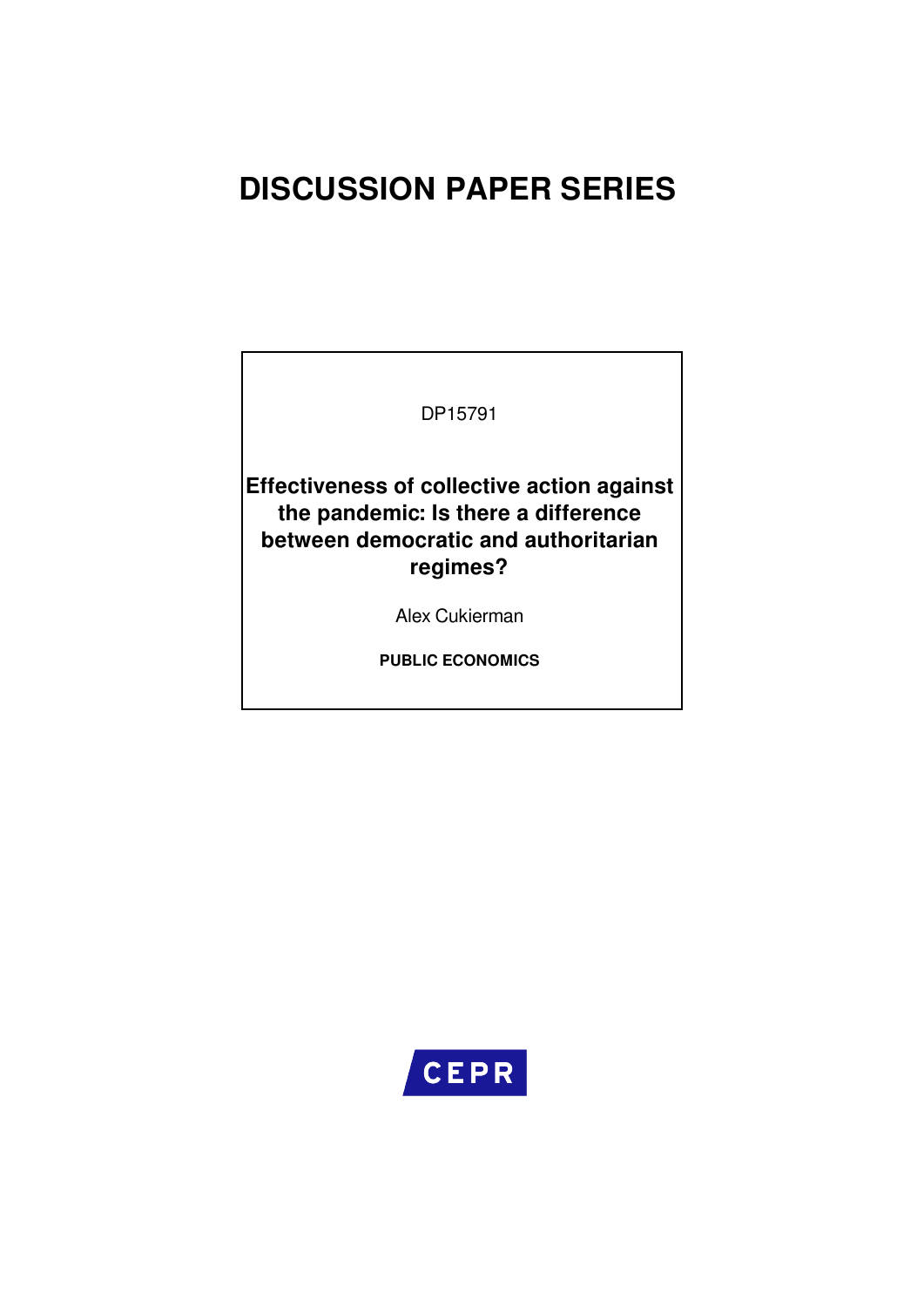# **Effectiveness of collective action against the pandemic: Is there a difference between democratic and authoritarian regimes?**

*Alex Cukierman*

Discussion Paper DP15791 Published 10 February 2021 Submitted 09 February 2021

Centre for Economic Policy Research 33 Great Sutton Street, London EC1V 0DX, UK Tel: +44 (0)20 7183 8801 www.cepr.org

This Discussion Paper is issued under the auspices of the Centre's research programmes:

Public Economics

Any opinions expressed here are those of the author(s) and not those of the Centre for Economic Policy Research. Research disseminated by CEPR may include views on policy, but the Centre itself takes no institutional policy positions.

The Centre for Economic Policy Research was established in 1983 as an educational charity, to promote independent analysis and public discussion of open economies and the relations among them. It is pluralist and non-partisan, bringing economic research to bear on the analysis of medium- and long-run policy questions.

These Discussion Papers often represent preliminary or incomplete work, circulated to encourage discussion and comment. Citation and use of such a paper should take account of its provisional character.

Copyright: Alex Cukierman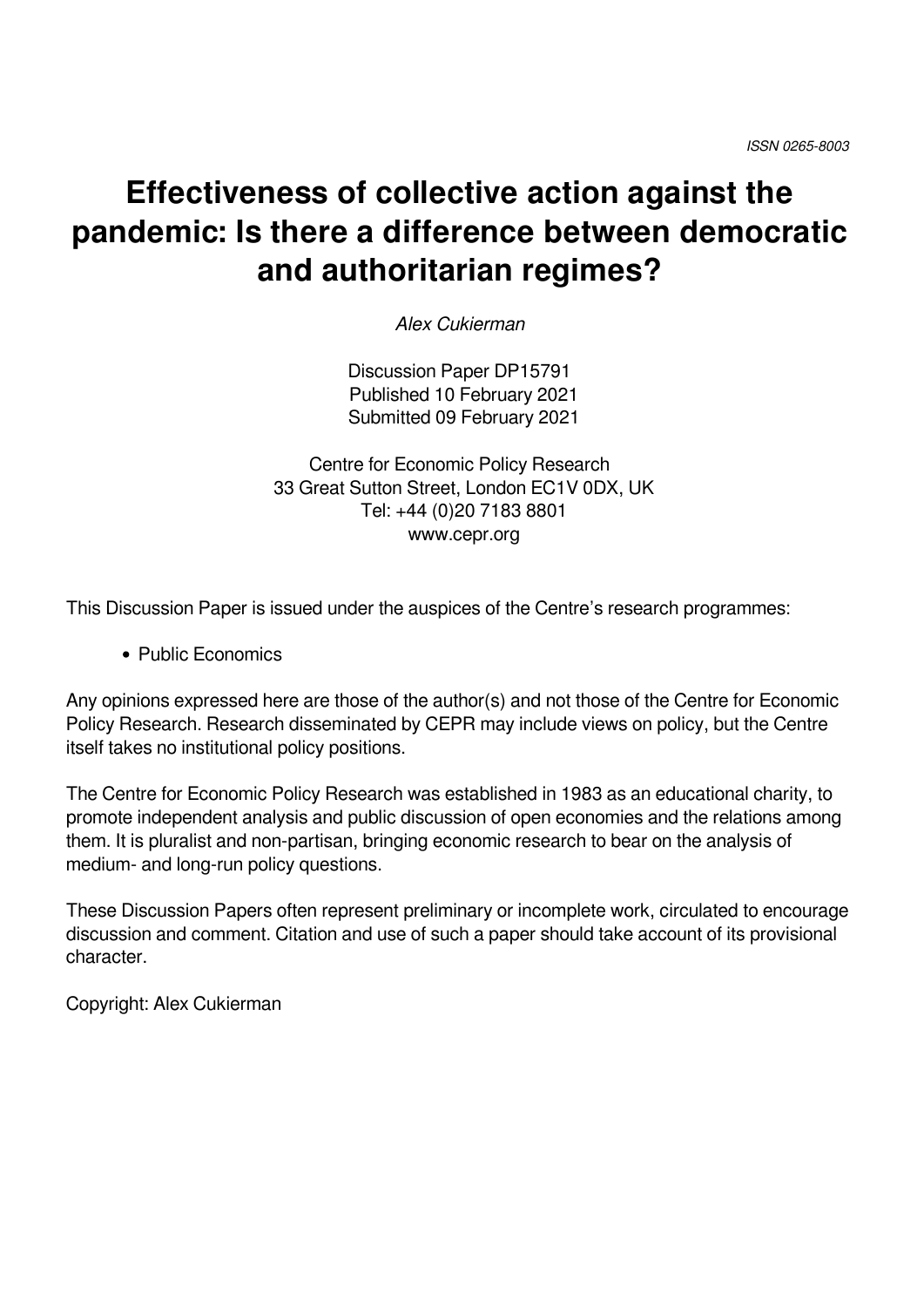# **Effectiveness of collective action against the pandemic: Is there a difference between democratic and authoritarian regimes?**

## **Abstract**

Due to its high contagiousness, and the lags in development and administration of vaccines, containment of the COVID-19 pandemic is highly dependent on public behavior and on the focus and transparency of instructions issued by governing bodies. Democratic governments can mobilize support for painful measures if their decisions inspire broad-based confidence and legitimacy. Mobilizing public support for well-focused sanitary actions can also be achieved by coercion. Although coercive measures, can be used temporarily by democratic governments authoritarian governments have a comparative advantage in enforcing them. Results from a cross section of over 150 countries show that, in the absence of controls cumulative death per million people (CD) are lower in less democratic countries. When controlling for the fraction of old population and other variables the impact of democracy on CD in the entire sample vanishes. But splitting the sample into high democracy countries and low democracy countries reveals that mobilization of collective action is more (less) effective in the first (second) group the higher the level of democracy. An overtime average of the stringency of government responses to the pandemic (S) has a highly significant positive impact on CD suggesting reverse causality from CD to stringency. The paper formulates this dual relation as a 2x2 simultaneous model with a CD schedule and an S schedule and shows theoretically that the observed intersection points (CD, S) nearly trace a relatively immobile governmental, positively sloped, stringency response schedule. An overtime -- cross country estimate of the S schedule confirms this result yielding a highly significant but small coefficient.

JEL Classification: D7, P16, I1, J1, C30

Keywords: democracy, collective action, pandemic deaths, lockdowns, stringency

Alex Cukierman - alexcuk@tauex.tau.ac.il *Tel-Aviv University and Interdisciplinary Center and CEPR*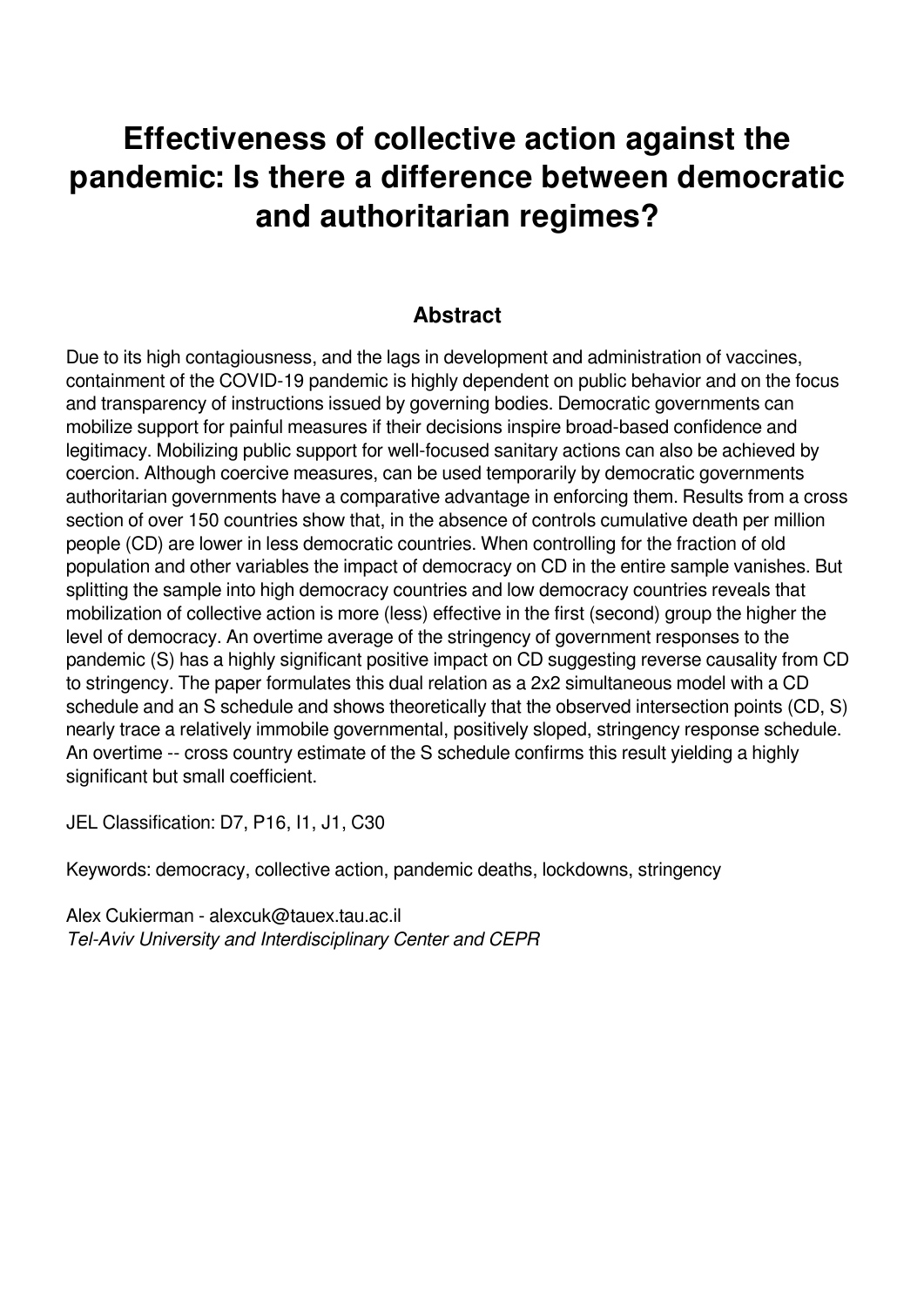February 9 2021

# **Effectiveness of collective action against the pandemic: Is there a difference between democratic and authoritarian regimes?**

Alex Cukierman<sup>1</sup>

**Preliminary** 

### ABSTRACT

Due to its high contagiousness, and the lags in development and administration of vaccines, containment of the COVID-19 pandemic is highly dependent on public behavior and on the focus and transparency of instructions issued by governing bodies. Democratic governments can mobilize support for painful measures if their decisions inspire broad-based confidence and legitimacy. Mobilizing public support for well-focused sanitary actions can also be achieved by coercion. Although coercive measures, can be used temporarily by democratic governments authoritarian governments have a comparative advantage in enforcing them.

Results from a cross section of over 150 countries show that, in the absence of controls cumulative death per million people (CD) are lower in less democratic countries. When controlling for the fraction of old population and other variables the impact of democracy on CD in the entire sample vanishes. But splitting the sample into high democracy countries and low democracy countries reveals that mobilization of collective action is more (less) effective in the first (second) group the higher the level of democracy.

An overtime average of the stringency of government responses to the pandemic (S) has a highly significant positive impact on CD suggesting reverse causality from CD to stringency. The paper formulates this dual relation as a 2x2 simultaneous model with a CD schedule and an S schedule and shows theoretically that the observed intersection points (CD, S) nearly trace a relatively immobile governmental, positively sloped, stringency response schedule. An overtime -- cross country estimate of the S schedule confirms this result yielding a highly significant but small coefficient.

 $\overline{a}$ 

<sup>&</sup>lt;sup>1</sup> Tel-Aviv University, Interdisciplinary Center and CEPR. E-mail: alexcuk@tauex.tau.ac.il. Peleg Vantura provided efficient research assistance.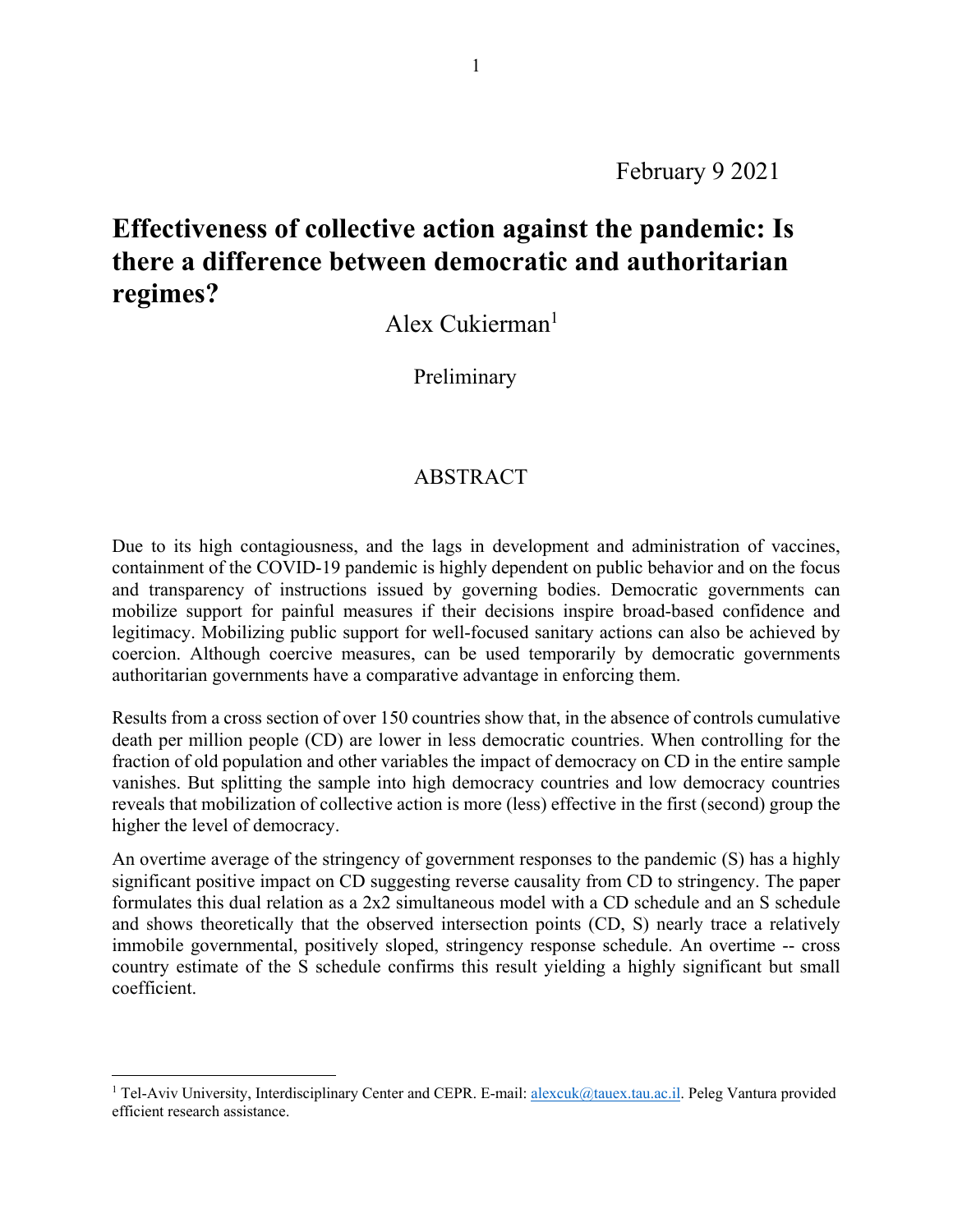#### **1. Introduction**

Due to its high contagiousness, and the lags in development and administration of vaccines, containment of the COVID-19 pandemic is highly dependent on public behavior and on the focus and transparency of instructions issued by governing bodies. Democratic governments can mobilize support for painful measures if their decisions inspire broad-based confidence and legitimacy. In the absence of adequate trust, fake news and diverging interests, mobilizing public support for well-focused sanitary actions can also be achieved by coercion. Although coercive measures, such as lockdowns, can be used temporarily by democratic governments authoritarian governments have a comparative advantage in enforcing them.

In a recent background blog (Cukierman (2020)) I show that at least two thirds of the huge difference in COVID-19 related deaths between the democratic US and authoritarian China since April 2020 is due to centralized, strictly enforced, sanitary measures imposed by the Chinese Communist Party (CCP) along with pandemic denial by president Trump and absence of a centralized sanitary policy in the US. Although this case is striking there also are examples of democratic governments, such as Taiwan, in which the pandemic is well under control.

Those considerations and the US-China comparison raise a couple of general questions: First, does the evidence that accumulated so far imply that there are systematic differences in the mobilization of public action against the pandemic between democratic and dictatorial regimes? Second, what other factors affect the cross sectional distribution of COVID-19 deaths. This paper attempts to shed light on those questions by running cross-country regressions of corona related deaths normalized by population on an index of democracy controlling for age structure, healthcare access, religious and cultural diversity, stringency of government response to the pandemic, population density, average temperature, air connectivity and GDP per capita.

Unlike most of the quickly evolving recent literature on the factors governing the pandemic, which utilizes over time daily data or focuses on a small number of countries, the bulk of this paper uses over time aggregates of variables that vary at daily frequencies in order to focus on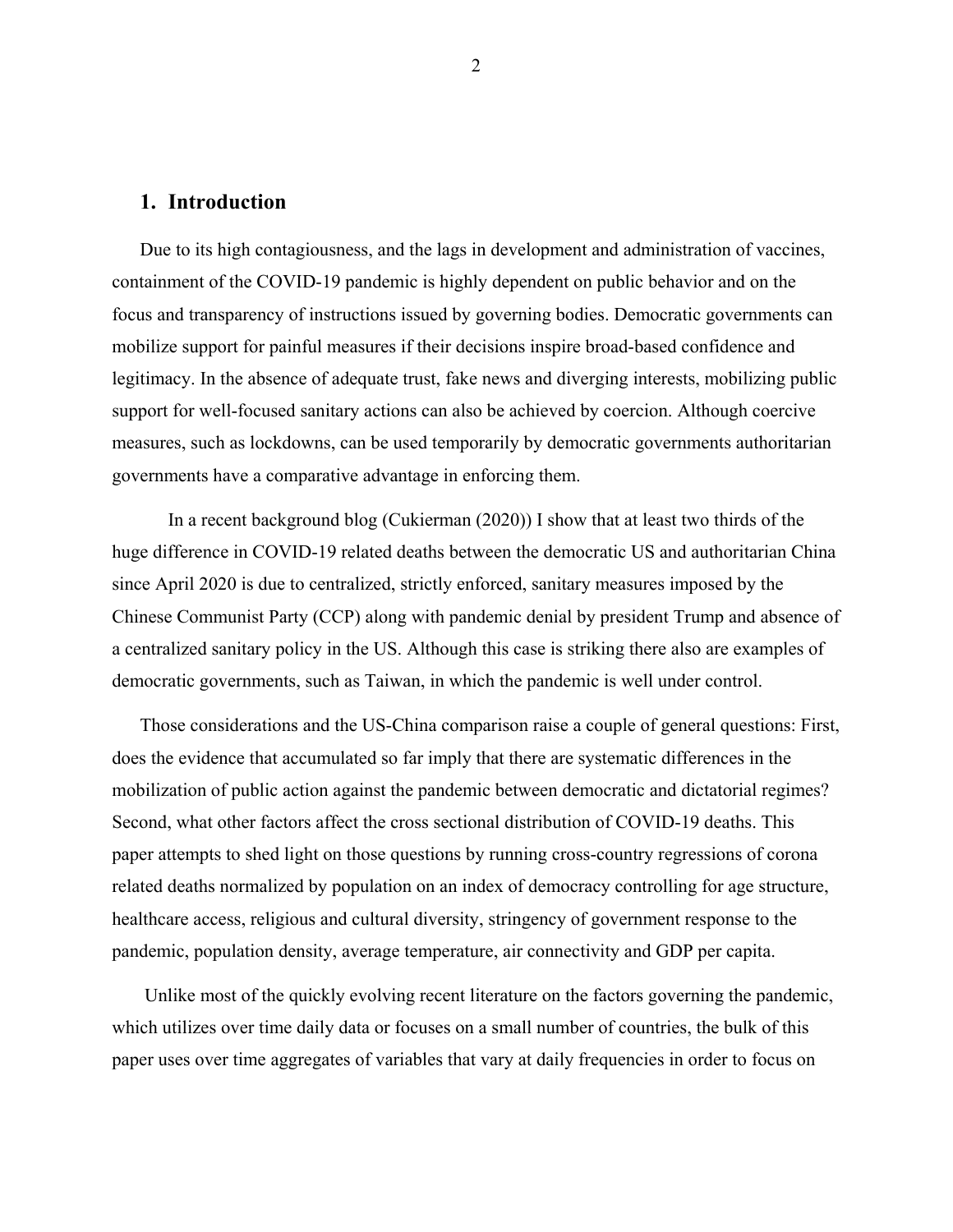cross-country variations in the incidence of the pandemic and in the structural factors that affect  $it.^2$ 

The paper organization follows: Section 2 takes a first look at the simple relationship between Covid-19 deaths and the Economist Intelligence Unit democracy index over 160 countries and reports that the cumulative corona deaths (CD) are lower in more authoritarian countries. But introduction of the fraction of population above 65 reveals that the impact of democracy vanishes suggesting that, democracy was significant only because population is older in high democracies. Section 3 takes a broader look at the factors affecting CD by expanding the number of regressors. Interestingly, in the presence of additional regressors, and when separate regressions are estimated for high democracy countries (HD) and low democracy countries (LD) the democracy index (DI) becomes significant again with opposite signs in the two groups (negative in HD and positive in LD). Section 4 adds an aggregate index of the stringency of government response to the pandemic (S) to the regression. Contrary to apriori expectation this index is invariably positive and highly significant supporting the view that there is reverse causality operating from CD to S; countries with higher cumulative deaths respond by imposing more stringent restrictions on mobility and public gatherings. The section casts this into simultaneous two schedules relation between CD and S and, given the data, shows that the observed intersection points nearly trace the location of an S schedule rather than a CD schedule. Section 5 utilizes daily, over-time cross-sectional data to estimate the response of stringency to past values of new confirmed corona cases. This is followed by a conclusion. The data, its sources, definition of variables and various summary statistics appear in the appendix.

#### **2. Covid19 deaths and the degree of democracy in the world: A first look**

The comparison between China and the US in Cukierman (2020) suggests that a totalitarian country such as China is more effective in mobilizing public action against Covid19 mortality than a democracy like the US. Yet there are democratic countries like Vietnam, Thailand and

 $\overline{a}$ 

3

<sup>&</sup>lt;sup>2</sup> Much of this research is reviewed and expanded in Balazs et. al.  $(2020)$ . Conway et. al.  $(2020)$  estimate the impact of governmental responses to the pandemic by comparing, during the first half of 2020, its evolution in Denmark which took restrictive measures with its evolution in Sweden which did not. A similar comparison is applied by Weber (2020) across the German states. Deb et. al. (2020) use daily panel data with a large cross section of countries to estimate the impact of specific restrictive measures on the incidence of the pandemic.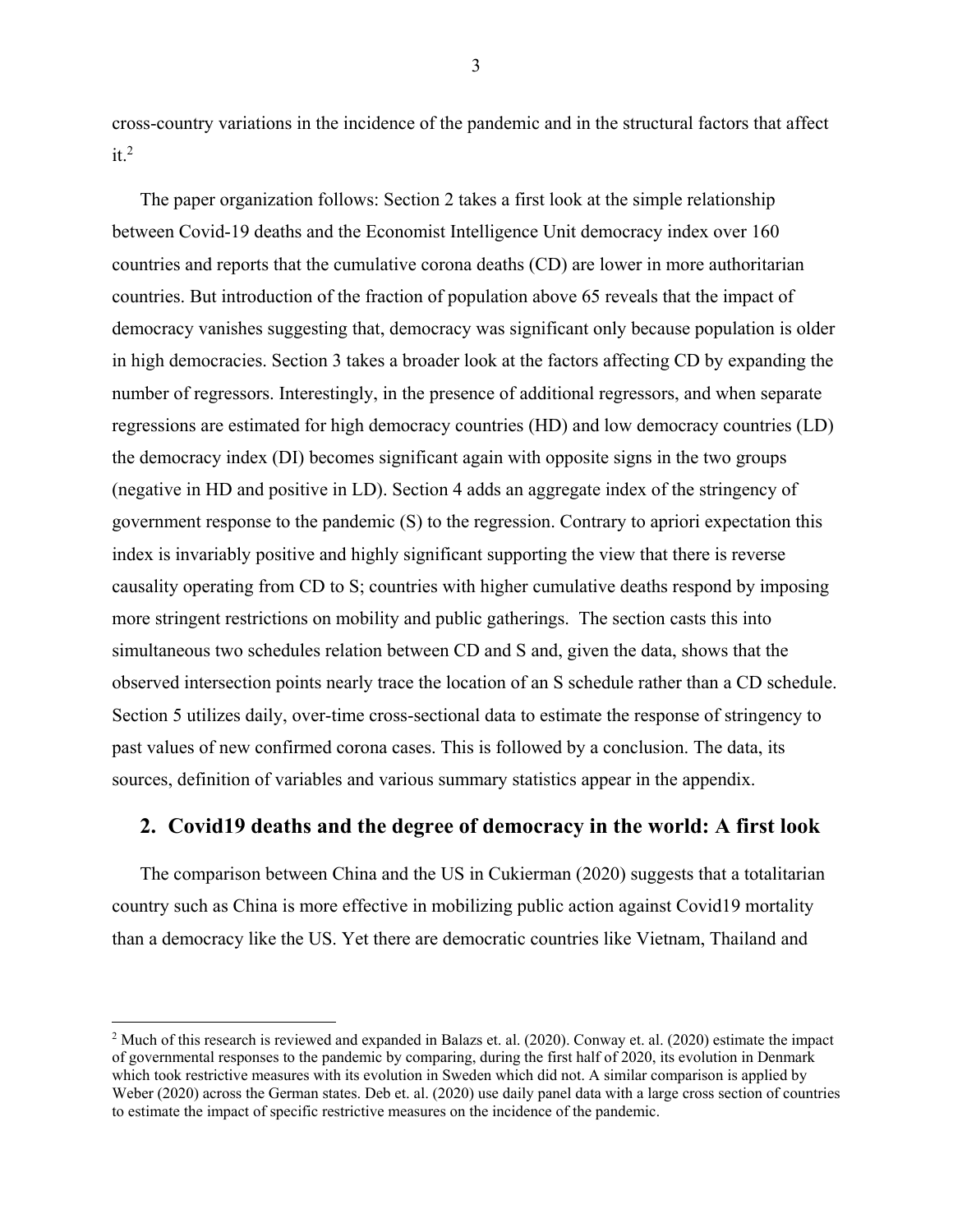Taiwan that have achieved similar results through other means such as public discipline and trust in government.

As a first step toward examining the more general cross-country relation between Covid19 incidence and the degree of democracy in a country I focus on the relation between cumulative deaths (CD) from the World Health Organization (WHO) data set and an index of democracy provided by the Economist Intelligence Unit (EIU). CD stands for total confirmed deaths per million people due to the pandemic as of December 8 2020. The democracy index (DI) is based on five categories: electoral process and pluralism; civil liberties; the functioning of government; political participation; and political culture. Based on their scores on 60 indicators within these categories, each country is then itself classified as one of four types of regime: full democracy; flawed democracy; hybrid regime; and authoritarian regime. The index is shown on a scale of 0- 10 with 10 corresponding to the highest level of democracy and 0 to staunch totalitarian regimes.

A graph of the relation between CD and DI is shown in Figure 1 and a regression of CD on DI appears in the first column of Table 1. The graph suggests cumulative deaths are higher in more democratic countries and the regression shows that this positive association is statistically significant at the 0.001 level. This preliminary experiment supports the view that less democratic regimes are more effective in mobilizing public action against spread of the pandemic. The second column of Table 1 adds GDP per capita from the World Bank (WB) data set to this regression. This variable is insignificant and the democracy index remains significant at the previous level.

The third column of Table 1 relates cumulative deaths to democracy and to the fraction of the population above age 65 (OLD). OLD has a positive and highly significant positive impact on deaths while the democracy variable becomes statistically insignificant. This outcome is consistent with the view that, since the fraction of old individuals in democratic countries is relatively high, the initially found positive association between deaths and democracy is due to the older age of the population in relatively more democratic countries.<sup>3</sup>

 $\overline{a}$ 

4

<sup>&</sup>lt;sup>3</sup> Table A2 in the Appendix shows that the coefficient of correlation between democracy and the fraction of individuals older than 65 is 0.681 and is significant at more than the 0.001 level.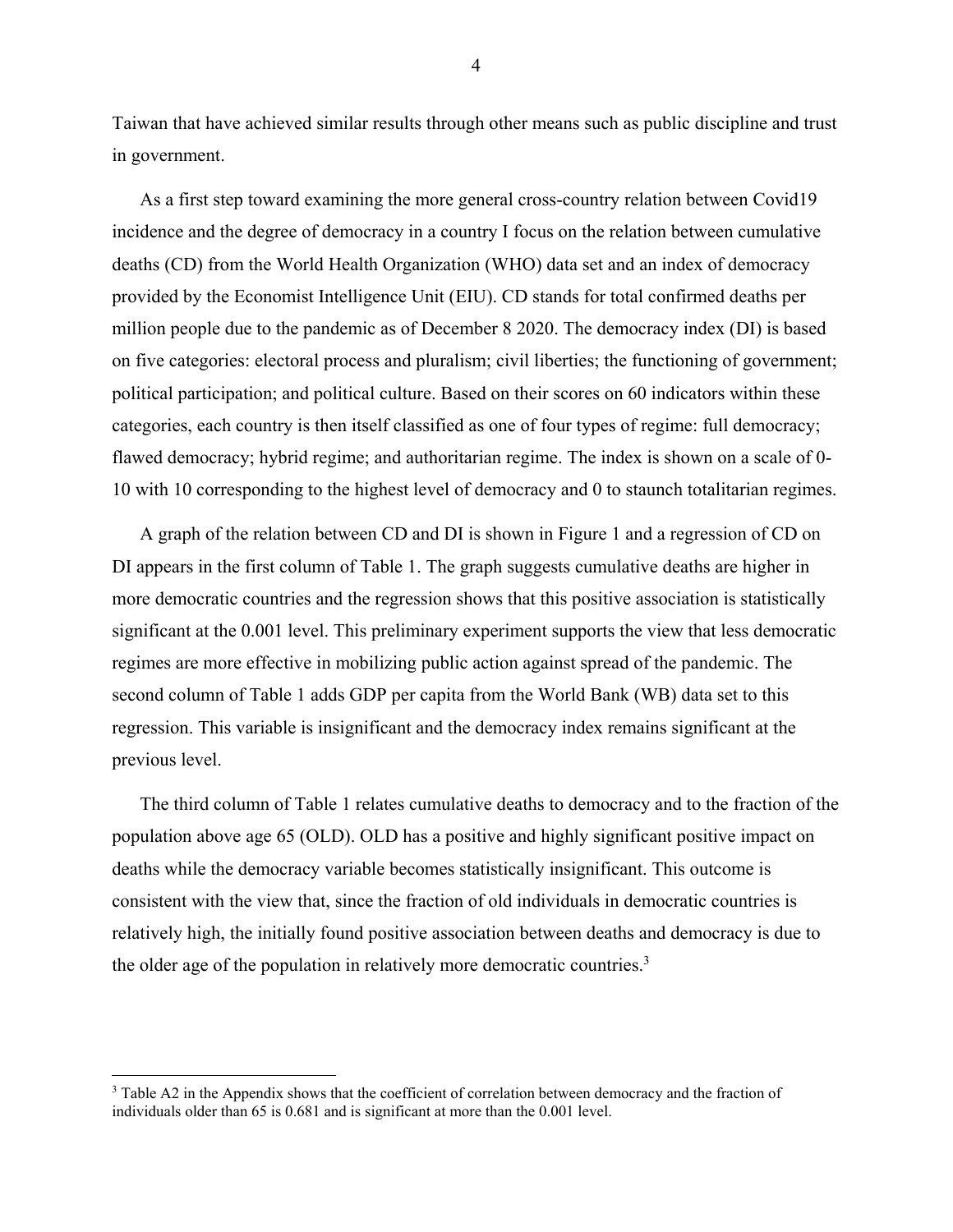

**Figure 1: Confirmed Deaths per Million and Democracy**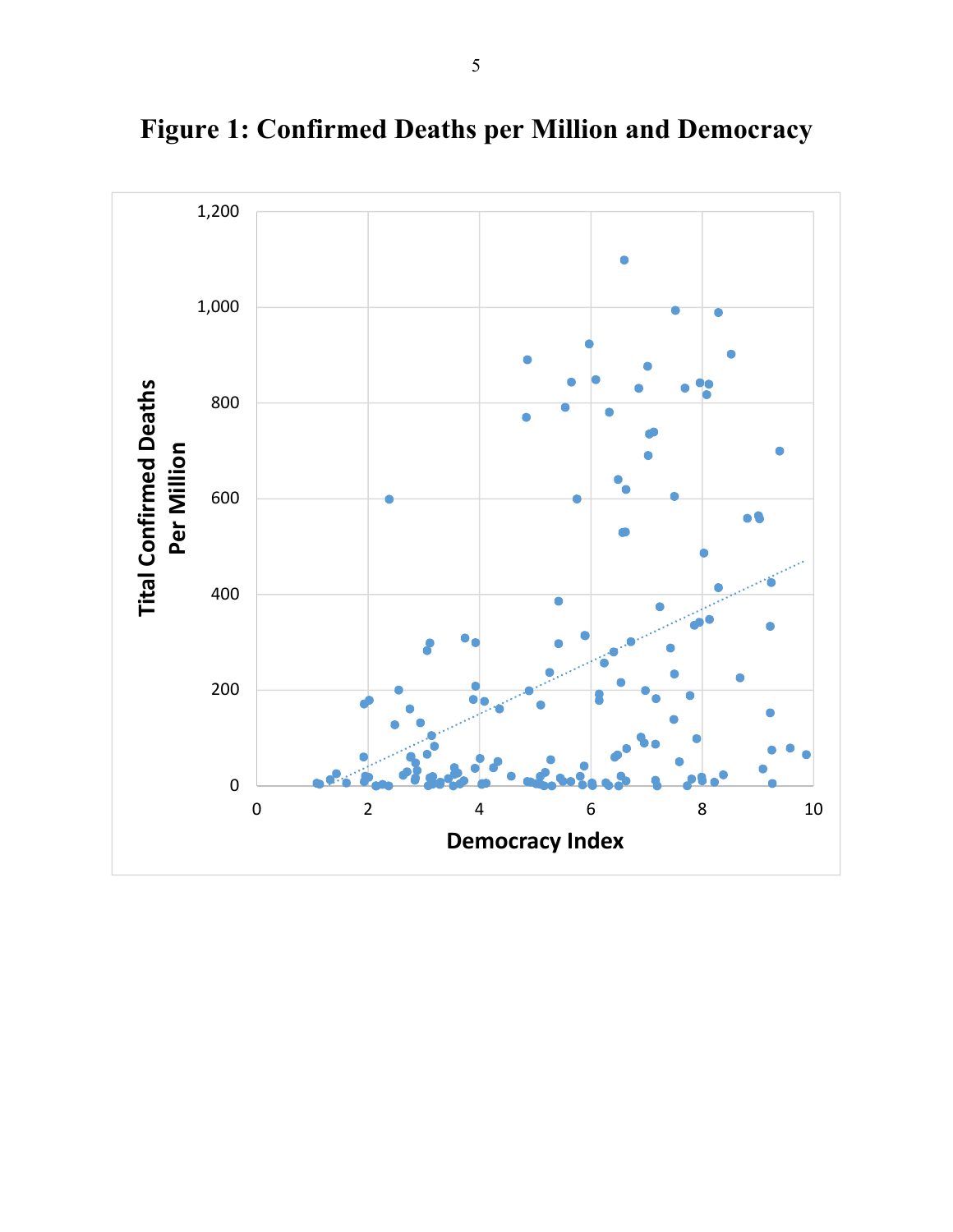# **Table 1: Regressions of Cumulative Deaths per Million on a**

# **Democracy Index, GDP per Capita and Percent of Population above 65**

| <b>Coefficients &amp; Other</b> | <b>Democracy Index</b> | DI & GDP per | DI & % of Population |
|---------------------------------|------------------------|--------------|----------------------|
| <b>Statistics</b>               | (DI) Only              | Capita       | above 65 (OLD)       |
| Intercept                       | $-63.31$               | $-67.36$     | $-30.23$             |
|                                 | $(-1.0)$               | $(-1.0)$     | $(-0.5)$             |
| Democracy Index (DI)            | 55.05***               | $53.50***$   | 15.95                |
|                                 | (5.5)                  | (4.1)        | (1.23)               |
| GDP per Capita                  |                        | 0.0008       |                      |
|                                 |                        | (0.6)        |                      |
| Population above 65 $(\% )$     |                        |              | $19.81***$           |
|                                 |                        |              | (4.5)                |
| Adjusted $R^2$                  | 0.16                   | 0.16         | 0.25                 |
| F statistic                     | 30.6                   | 15.0         | 27.7                 |
| N                               | 160                    | 152          | 156                  |

\*\*\* Significant at more than the 0.001 level.

t-statistics are in parenthesis under the coefficients.

### **3. A broader look at the factors impacting Covid19 deaths**

This section broadens the investigation by exploring the impact of additional explanatory variables on Covid19 related deaths. The additional variables are: 1. An index of Healthcare access and quality (HAQ) in 195 countries in 2015 provided by Our World in Data (OWD). It is measured on a scale from 0 (worst) to 100 (best) based on death rates from 32 causes of death that could be avoided by timely and effective medical care. 2. A Religious Diversity Index (RDI) provided by the Pew Research Center (PRC). The index is based on eight religious groups. It is measured on a scale of 0 (one religion only) to 10 (equal shares to all eight religions). 3. A Cultural Diversity index from Wikipedia, 4. Population Density measured by the number of people per square kilometer of land from the World Bank (WB). 5. Average Temperature from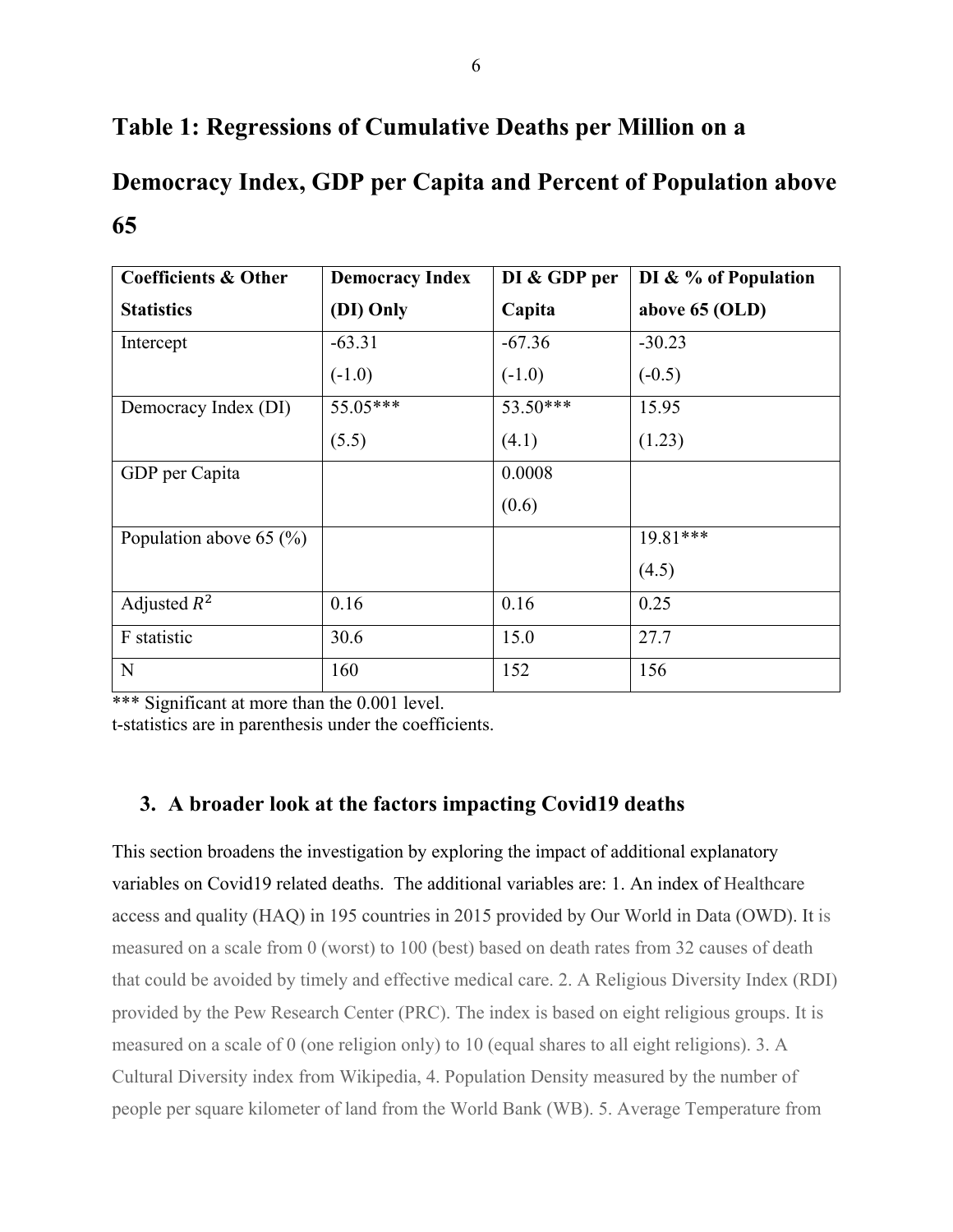Wikipedia. 6. An index of Air Connectivity from the International Air Transport Association (IATA).

Table 2 presents in the last memo column a regression of CD on all nine regressors and in the first column a trimmed regression that contains only variables that were significant in some of the background experiments (not shown). To detect possible differences in behavior between democratic and less democratic countries the sample was further divided into two groups: High Democracy countries (HD) with scores above the mean of DI (5.46) and Low Democracy countries (LD) with scores below the mean. The trimmed regressions for HD and LD appear in the second and third columns of the Table. Overall, the following four variables have a significant impact on CD in all or at least some of the regressions: The democracy index, the percent of population above age 65, the healthcare access and quality index and the religious diversity index. The rest of the discussion focuses on the first three regressions.

In the overall sample The democracy index is insignificant, as it was in the absence of HAQ and RDI in the last column of Table 1. However, as can be seen from columns 2 and 3 the overall impact masks different behavioral modes in HD and LD: It is negative and significant in HD and positive and significant in LD. Those different impacts can be understood by noting that mobilization of collective action against the pandemic can be achieved through two channels. One is trust in government and discipline as in Taiwan. The other is coercion as in China. The difference in results on the impact of DI between HD and LD is consistent with the view that the first channel is dominant in HD while the second is more important in LD. OLD has a positive and significant impacts on CD in the overall sample, as well as in LD confirming that Covid19 related deaths are more frequent among the elderly but is insignificant in HD.

RDI exerts a negative and significant impact on CD in the overall sample as well as in the two subgroups. This might appear surprising at first blush. A possible explanation for this uniformly negative impact is that religious diversity proxies for built in mechanisms of social distancing. In many countries different religious groups tend to be concentrated geographically resulting in a relatively large concentration of social encounters within their respective areas than in areas inhabited by other religious groups. Interestingly, when the regression is re-estimated separately for OECD and Non-OECD countries (not shown) the significant negative impact of RDI on CD survives only in the second group. A possible explanation is that in countries that

7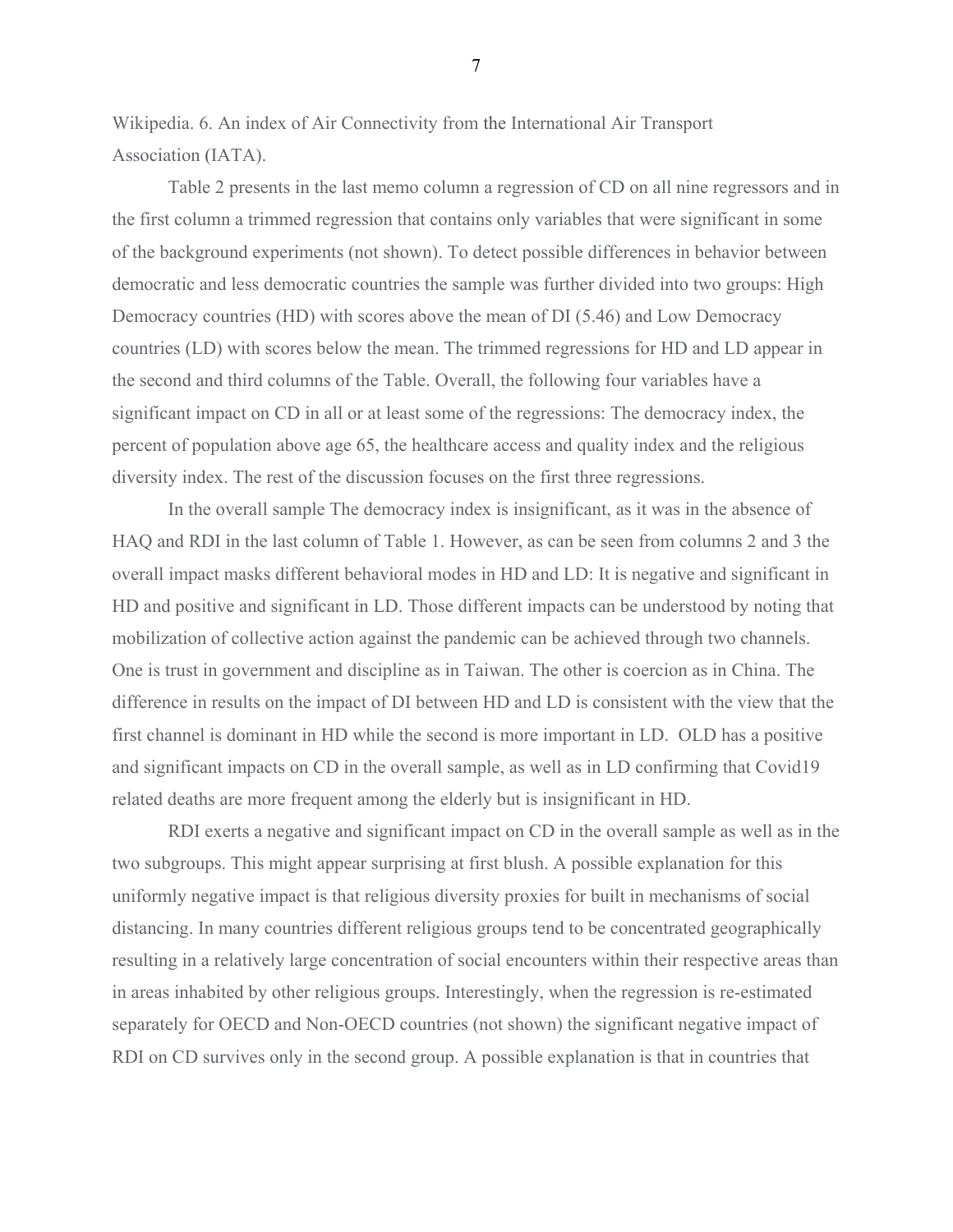**Table 2: Regressions of Cumulative Deaths per Million for all Countries, High Democracy Countries and Low Democracy Countries** 

| Coefficients &            | All        | <b>High</b>      | <b>Low Democracy</b> | <b>Memo: All</b>  |
|---------------------------|------------|------------------|----------------------|-------------------|
| <b>Other Statistics</b>   | countries  | <b>Democracy</b> | countries (LD)       | countries and     |
|                           |            | countries (HD)   |                      | <b>Regressors</b> |
| Intercept                 | $-161.46$  | 176.35           | $-286.17**$          | $-428.76*$        |
|                           | $(-1.4)$   | (0.677)          | $(-3.3)$             | $(-2.2)$          |
| Democracy Index           | 15.24      | $-91.70*$        | $36.23**$            | 24.59             |
| (DI)                      | (1.2)      | $(-2.11)$        | (2.7)                | (1.5)             |
| Percent of                | $12.85*$   | 1.22             | $15.53**$            | $13.16$ .         |
| population above 65       | (2.2)      | (0.11)           | (3.0)                | (1.66)            |
| (OLD)                     |            |                  |                      |                   |
| Healthcare access         | $4.66*$    | 13.65*           | $4.23**$             | $7.95**$          |
| and quality Index         | (2.3)      | (2.6)            | (3.2)                | (2.9)             |
| (HAQ)                     |            |                  |                      |                   |
| Religious Diversity       | $-31.27**$ | $-41.17*$        | $-15.60*$            | $-34.96$          |
| Index (RDI)               | $(-3.3)$   | $(-2.3)$         | $(-2.2)$             | $(-2.9)$          |
| <b>Cultural Diversity</b> |            |                  |                      | 145.84            |
|                           |            |                  |                      | (1.1)             |
| Population density        |            |                  |                      | $-0.02$           |
|                           |            |                  |                      | $-0.5$            |
| GDP per capita            |            |                  |                      | $-0.00$           |
|                           |            |                  |                      | $(-1.6)$          |
| Temperature               |            |                  |                      | 1.18              |
|                           |            |                  |                      | (0.3)             |
| Air connectivity          |            |                  |                      | 0.00              |
|                           |            |                  |                      | (1.3)             |
| Adjusted $R^2$            | 0.32       | 0.21             | 0.37                 | 0.34              |
| F statistic               | 18.8       | 6.2              | 11.4                 | 8.5               |
| ${\bf N}$                 | 151        | 80               | 71                   | 132               |

\*\* Significant at the 0.001 level

. Significant at the 0.1 level

#### t-statistics are in parenthesis under the coefficients.

manage to survive with many religions individual reliance and trust in government is higher making it easier to mobilize public action against the pandemic. A case that comes to mind is Singapore.

Contrary to apriori expectations HAQ exerts a uniformly positive and significant impact on CD. This might be related to the fact that CD statistics are collected and reported by the healthcare systems. In many countries there is under-reporting of CD and the extent of under-

<sup>\*</sup> Significant at the 0.01 level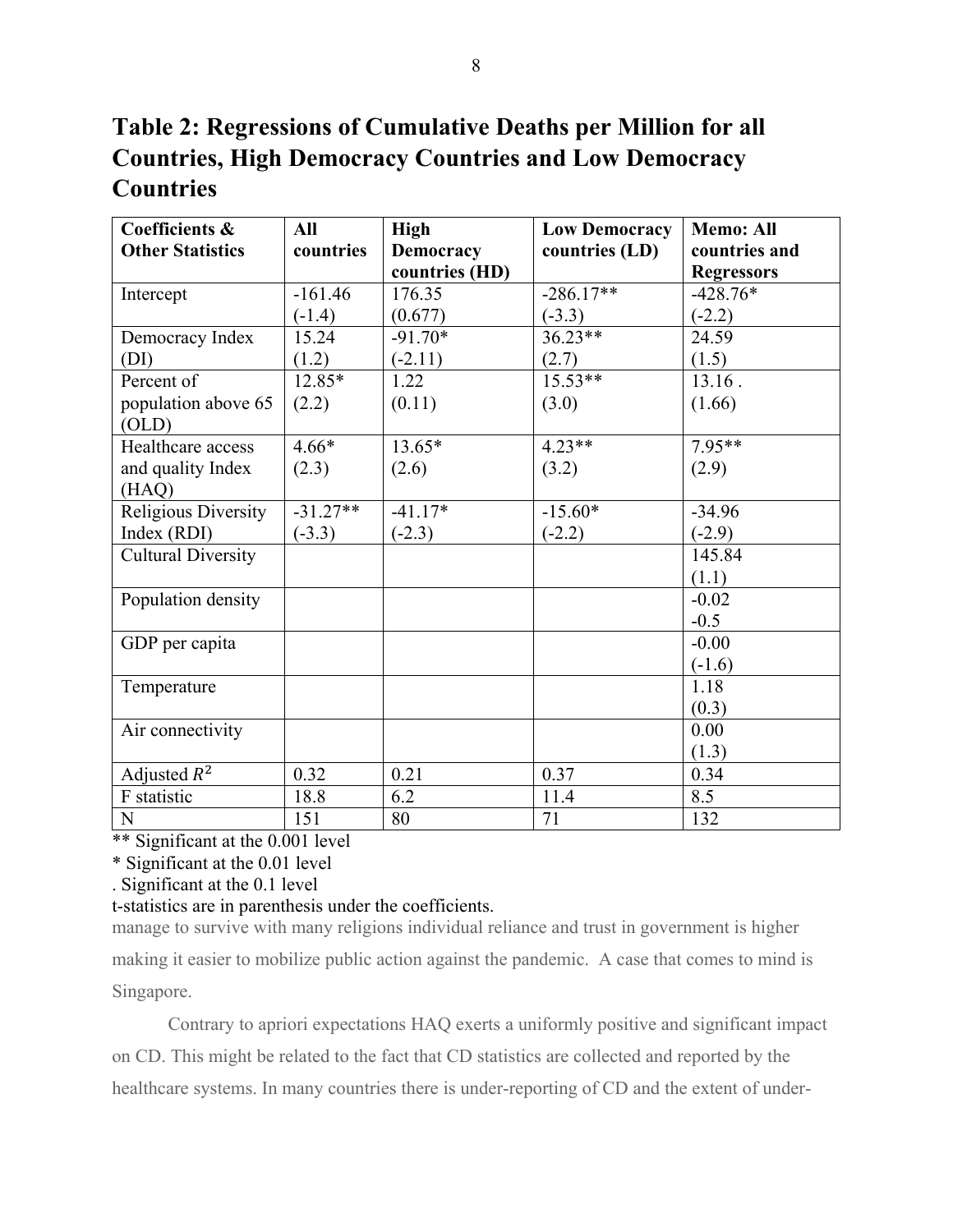reporting is, most likely, larger in countries with poorer health care systems. Repetition of the regression (not shown) in the first column of Table 2 separately for OECD and Non-OECD countries yields indirect support for this explanation. In that regression the healthcare coefficient becomes insignificant for the OECD but remains highly significant for the Non-OECD group. This is consistent with the view that the impact of the downward bias in reporting deaths is important in Non-OECD countries but small in OECD countries with relatively better healthcare systems. In addition, the healthcare index is more variable in Non-OECD countries than in OECD countries (its standard deviation is more than twice that of the standard deviation of its counterpart in OECD countries). This higher variability contributes to the detection of a significant positive relation between CD and HAQ in the Non-OECD supporting the view that it is due to varying degrees of corona deaths under-reporting within that group of countries.

 The remaining variables are insignificant. In particular, once healthcare and old age have been controlled for, GDP per capita is redundant. The insignificance of the, average over time, temperature variable does not necessarily imply that this variable has no effect if allowed to vary across the seasons of the year. Using over time data Hubert (2020) finds that restrictions on air travel reduce the number of corona casualties. Logic would therefore imply that countries with naturally lower air connectivity should have less casualties. But air connectivity is found to be insignificant possibly because of the large number of countries with relatively low levels of natural air connectivity.

**Broader discussion in the context of recent work by Karabulut et. al. (2021):** In a very recent CEPR discussion paper Karabulut et. al investigate the impact of democracy on the infection rate and on the case fatality rate. The infection rate (IR) is defined as the total number of corona cases divided by population and the case fatality rate (CFR) is the total number of deaths divided by the total number of corona cases. They find that in the absence of controls democracy is positively related to IR and has no significant impact on CFR. In the presence of controls, such as the fraction of the population above age 65 (OLD), democracy retains a positive and significant impact on IR but the impact on CFR becomes significantly negative.

I find that, in the full sample and in the absence of controls, CD (defined as total deaths divided by population) is positively related to democracy and that this effect disappears in the presence of OLD. Abstracting from some differences in the measures of democracy and in econometric specification it may be of interest to take a broad look at the conjunction of their

9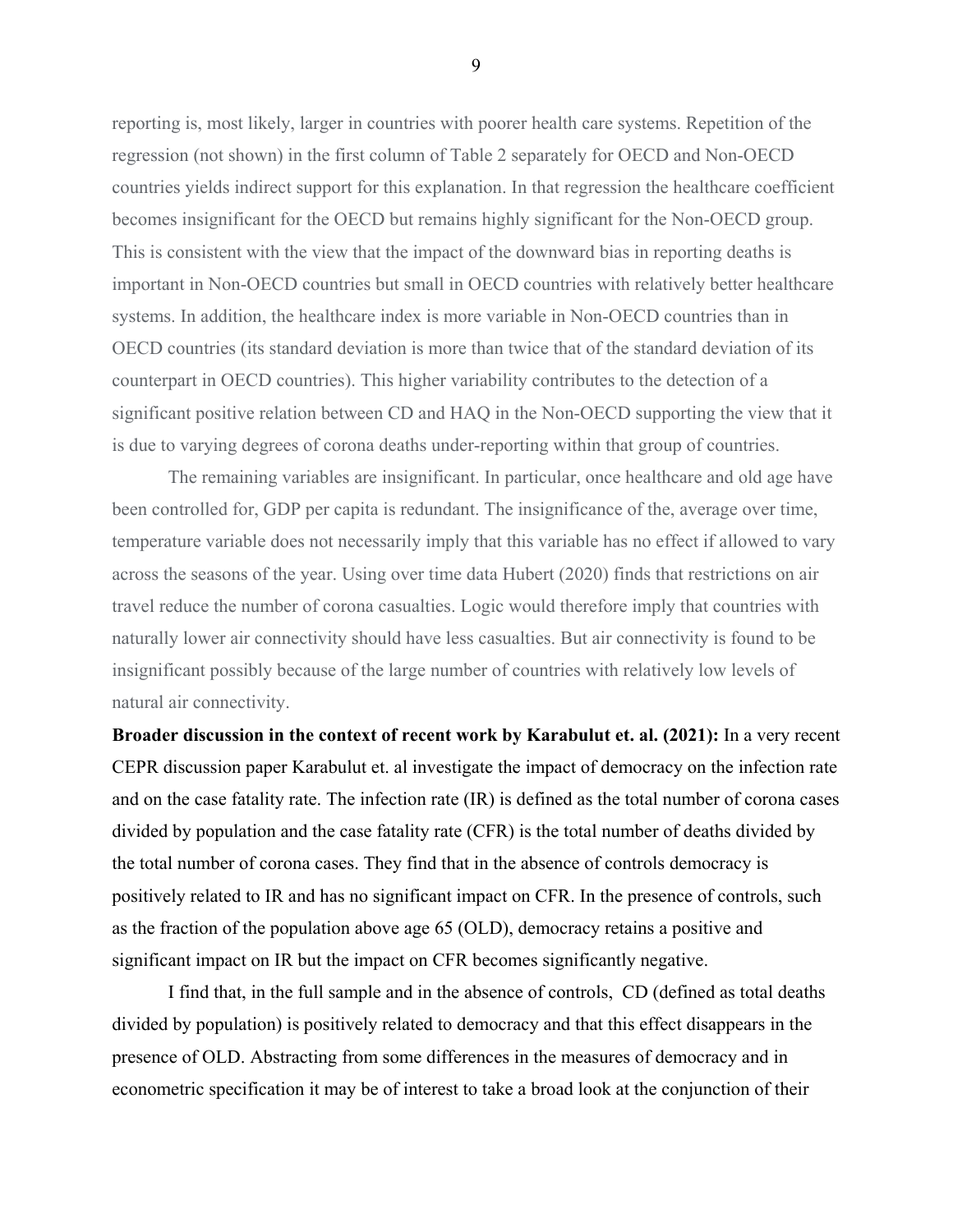results and those reported in this paper.<sup>4</sup> Using the definition of the variables involved and elementary algebra it can be shown that

$$
CD = (CFR)(IR). \tag{1}
$$

Thus the Cummulative death variable of this paper is the product of the CFR and IR variables investigated by Karabulut et. al.. A possible explanation for the conjunction of results in the two papers follows:

**In the absence of controls** democracy has positive impacts on IR and CD and no significant impact on CFR implying that the positive impact on CD is due only to its impact on IR. A possible interpretation for the absence of impact on CFR may be due to the operation of the two following offsetting effects: On one hand, in the absence of controls, since the population of established democracies is relatively older, democracy is capturing some of the positive impact of OLD on CFR. On the other hand, more democratic countries assign higher values to human lives. This operates in the opposite direction yielding an overall insignificant coefficient. The positive impact of democracy on IR confirms the view that autocratic regimes have a comparative advantage in mobilizing preventive public action against the pandemic.

**In the presence of OLD and other controls** the impact of democracy on IR remains positive and significant, the impact on CFR becomes negative and the impact on CD vanishes. Those outcomes are consistent with the following view: Once old age is controlled for the positive impact of democracy on CFR through its association with old age disappears leaving only the significantly negative, value of life, impact of democracy on CFR. This effect, in conjunction with the significantly positive impact of democracy on IR, combine to eliminate the impact of democracy on CD.

## **4. Stringency of governmental responses and Covid19 deaths: Two ways causality?!**

Following the beginning of the pandemic Thomas Hale et. al. (2020) from the Blavatnik School of Government have been computing a Government Response Stringency index to the pandemic. This is a composite measure based on nine response indicators including school

 $\overline{a}$ 

<sup>&</sup>lt;sup>4</sup> Karabulut et. al. (2021) use three democracy indices from Freedom House and logarithmic specifications.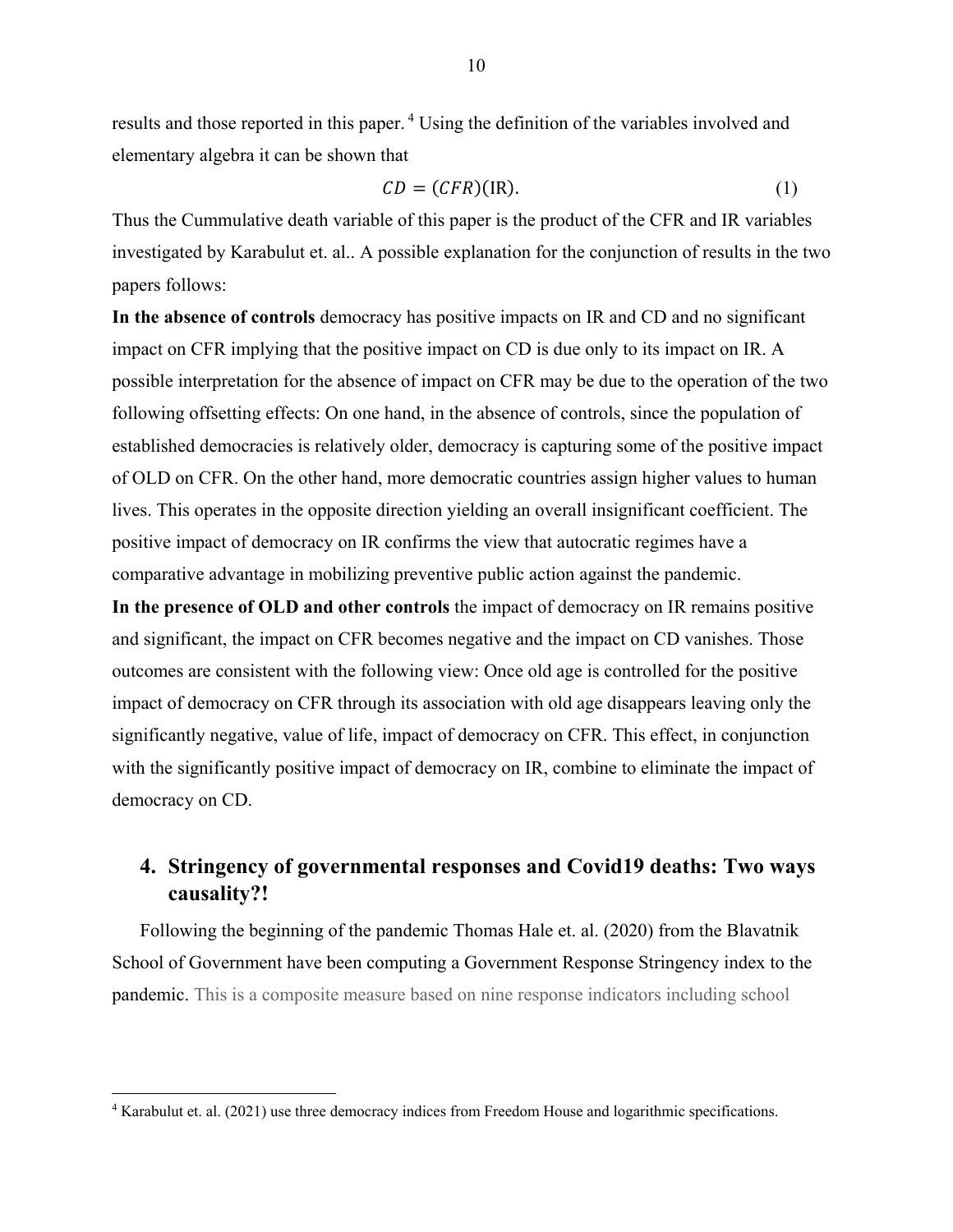closures, workplace closures, travel bans, restrictions on gatherings and on internal movements, closures of public transport and face masks, rescaled to a value from 0 to 100 (100 = strictest).<sup>5</sup>

The first column of table 3 is identical to the first regression in Table 2 augmented with a daily average of the stringency index for each country between March 1 2020 and November 30 2020 (S). At first blush S is expected to exert a negative influence on CD. However, its coefficient is positive rather than negative and is highly significant. This phenomenon reoccurs in other (unreported) variants of this regression supporting the view that there is two ways causality between S and CD. On one hand higher stringency should reduce CD. But, on the other hand, the higher CD the more likely is government to impose more stringent restrictions on social encounters and economic activities. Consequently, the impact of CD on S should be positive. For the cross sectional data used here those two relation can be cast as a the following (linear for simplicity) two equations simultaneous system between CD and S.

$$
CD = \beta_S S + A_{CD}
$$

$$
S = \beta_{CD} CD + A_S
$$

 $\beta_S$  characterizes the partial impact of S on CD and is expected to be negative.  $\beta_{CD}$  characterizes the partial impact of CD on S and is expected to be positive.  $A_{CD}$  is an autonomous factor that affects CD and  $A_S$  is an autonomous factor that affects S. Clearly, the observed values of CD and S correspond to the intersection points of the CD and S schedules. To the extent that  $A_{CD}$  is sufficiently more variable than  $A<sub>S</sub>$  those intersection points approximately identify a relatively immobile S schedule. Conditions under which this is the case are discussed below.

The second column in Table 3 re-estimates the CD schedule using an instrument for S. For each country the instrument is constructed by running an overtime regression of S on confirmed new cases lagged by ten days and using the constants from each such regression as an instrument for the average impact of S at the country level. This, at least partially, neutralizes the impact of new cases on S leaving the constant plus the sum of the residuals in a country as an instrument for the cross sectional regression. Since, by the properties of least squares in each over time regression the sum of residuals is zero this sum drops. It can be seen from the second column in table 3 that, although this procedure weakens the estimated relation between S and

 $\overline{a}$ 

<sup>&</sup>lt;sup>5</sup> This data is publicly available on the OWID homepage.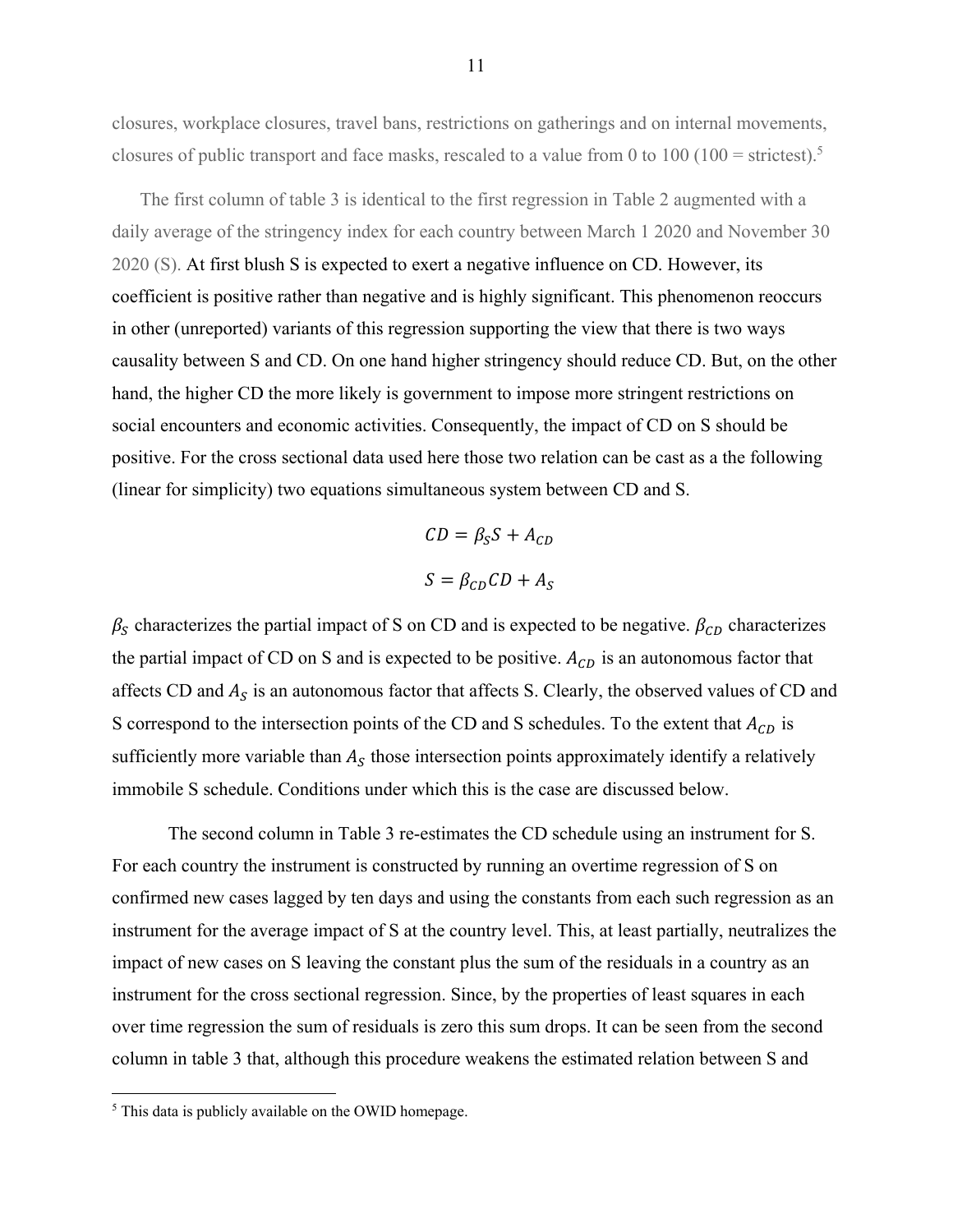CD, it remains significantly positive implying that the instrument did not neutralize all reverse causality factors.

This implies that the relation between CD and S in the second column of Table 3 is likely to reflect intersection points between the CS and S schedules in Figure 2 rather than the impact of stringency on deaths. Although the paper does not offer a satisfactory instrument for the estimation of a CD schedule it is possible to show, given the orders of magnitudes of the data, that the autonomous component of the CD schedule  $(A_{CD})$  is substantially more variable than that of the S schedule  $(A_S)$ . This observation implies that the positive association between S and CD is nearly identifying shifts of the CD schedule along a relatively immobile S schedule. This is illustrated in Figure 2. The remainder of this section demonstrates that  $A_{CD}$  is substantially more variable than  $A<sub>S</sub>$ .

# **Figure 2: The Cumulative Deaths (CD) and Stringency (S) Schedules**

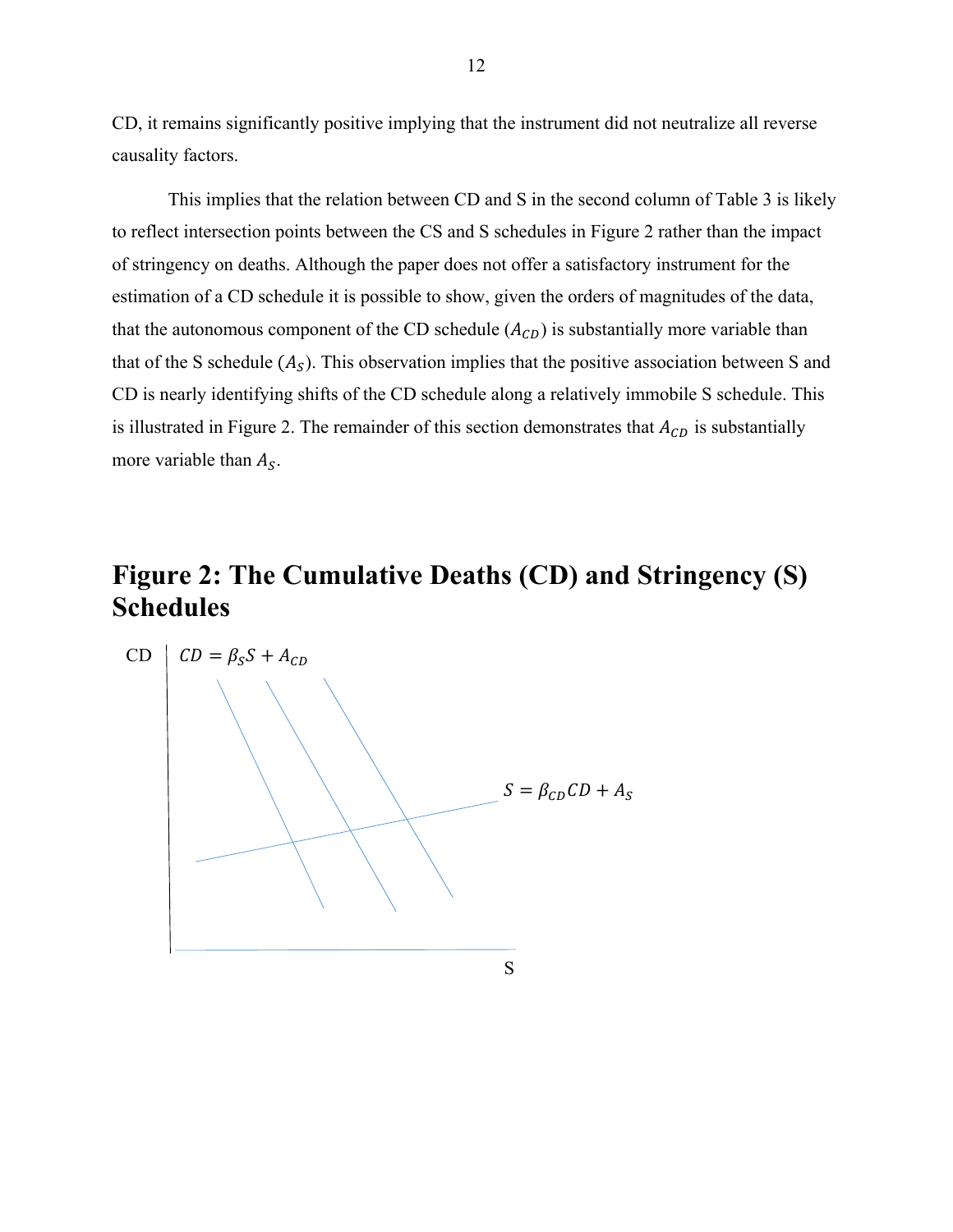**Table 3: Addition of a Government Response Stringency Index to regressions of Cumulative Deaths per Million for entire sample** 

| <b>Coefficients &amp; Other Statistics</b> | <b>Addition of</b> | <b>Instrumenting</b> |
|--------------------------------------------|--------------------|----------------------|
|                                            | <b>Stringency</b>  | <b>Stringency</b>    |
| Intercept                                  | $-504.27***$       | $-455.54***$         |
|                                            | $(-3.6)$           | $(-3.2)$             |
| Democracy Index (DI)                       | 7.81               | 11.00                |
|                                            | (0.6)              | (0.9)                |
| Percent of population above 65 (OLD)       | $20.11**$          | 18.08**              |
|                                            | (3.1)              | (2.8)                |
| Healthcare access and quality Index        | 3.1                | 3.99.                |
| (HAQ)                                      | (1.4)              | (1.8)                |
| Religious Diversity Index (RDI)            | $-27.59**$         | $-28.07**$           |
|                                            | $(-2.7)$           | $(-2.6)$             |
| Stringency index (S)                       | $6.80***$          |                      |
|                                            | (4.1)              |                      |
| Instrument for Stringency Index $(SI)$     |                    | $5.05**$             |
|                                            |                    | (3.36)               |
| Adjusted $R^2$                             | 0.41               | 0.39                 |
| F statistic                                | 19.15              | 17.33                |
| N                                          | 130                | 130                  |

\*\*\* Significant at more than the 0.001 level.

\*\* Significant at the 0.001 level

\* Significant at the 0.01 level

. Significant at the 0.1 level

t-statistics are in parenthesis under the coefficients.

The variances of the CD and S schedules are given by

$$
V(CD) = \beta_S^2 V(S) + V(A_{CD}) + 2Cov(S, CD)
$$
  

$$
V(S) = \beta_{CD}^2 V(CD) + V(A_S) + 2Cov(S, CD)
$$

Rearranging and requiring that

$$
V(A_{CD})=V(CD)-\beta_S^2V(S)-2Cov(S,CD)\gg V(S)-\beta_{CD}^2V(CD)-2Cov(S,CD)=V(A_S)
$$

From the data  $V(CD) = 94316$  and  $V(S) = 190$ . Using those figures in the inequality above, noting that  $2Cov(S, CD)$  drops, and rearranging a necessary and sufficient condition for the inequality is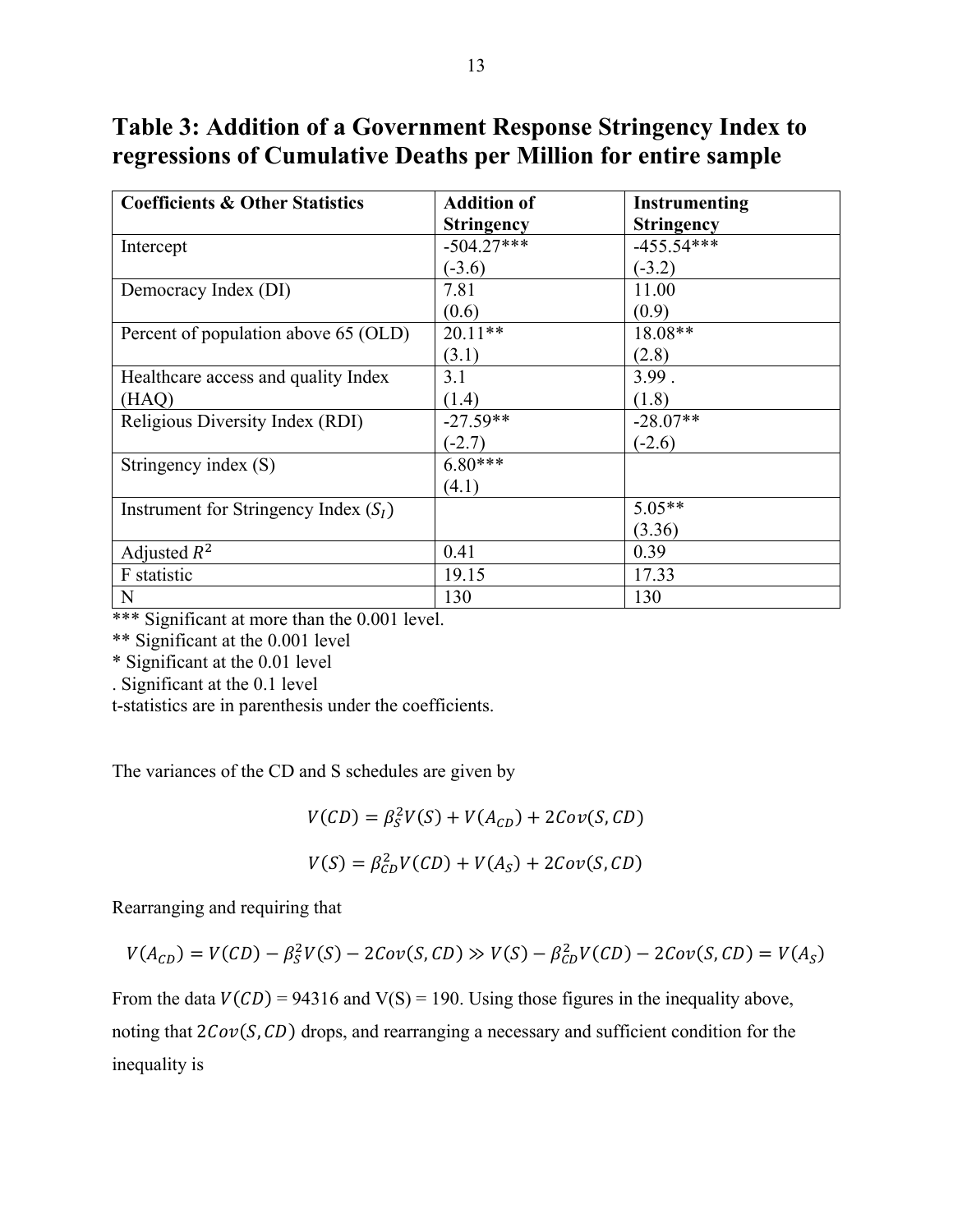$$
94126 \gg 190 \beta_S^2 - 94316 \beta_{CD}^2
$$

Since the range of values of CD is greater than that of S,  $\beta_S$  is larger than  $\beta_{CD}$  (the means of CD and S are 239 and 60 respectively). Just to make the right hand side of this equation zero rather than negative  $\beta_S$  would have to be larger than  $\beta_{CD}$  by a factor of 22. Obviously this factor would have to be even bigger to raise the right hand to one tenth of the left hand side. In view of the fact that the ratio between the mean of CD and that of S is only 4 it is very likely that the last inequality is satisfied implying that  $V(A_{CD})>> V(A_S)$ .

### **5. Over time estimation of stringency of government response to recent new confirmed cases using daily data.**

This section makes a first step toward the utilization of overtime data. In particular, it focuses on daily data within each country in order to estimate the response of government stringency measures to changes in new confirmed cases. To capture the fact that government policies do not respond immediately to changes in new cases, stringency on day  $t(S_t)$  is regressed on New Cases Lagged ( $NCL_{t-10}$ ) by 10 days. Other individual country effects on  $(S_t)$  are captured by country specific intercepts. In the first subsection the slope coefficient is allowed to vary across countries. In the second subsection the slope coefficient is constrained to be uniform within the group of countries under consideration. The daily data used comes from Our World in Data (detailed source appears in the Appendix). It starts, depending on the country. at various dates during the first quarter of 2020 and ends on January 8 2021.

**Different response coefficients:** The coefficients of  $(NCL_{t-10})$  are relatively small confirming part of the discussion in section 4. Although Governmental responses to New Cases Lagged vary across countries their range of variation is small. The largest but insignificant value (for Fiji) is 3.15 and the smallest (for Burkina Faso) is -0.18. More importantly, in about two thirds of the countries the responses are positive and most of them are statistically significant. In the remaining countries, with negative coefficients, the absolute values of the coefficients are relatively small and frequently insignificant.<sup>6</sup>

Table 4 shows summary statistics for the response coefficients within the group of countries with positive coefficients and (in absolute values) for the group of countries with negative

 $\overline{a}$ 

<sup>&</sup>lt;sup>6</sup> The goodness of fit of most individual country regressions is relatively small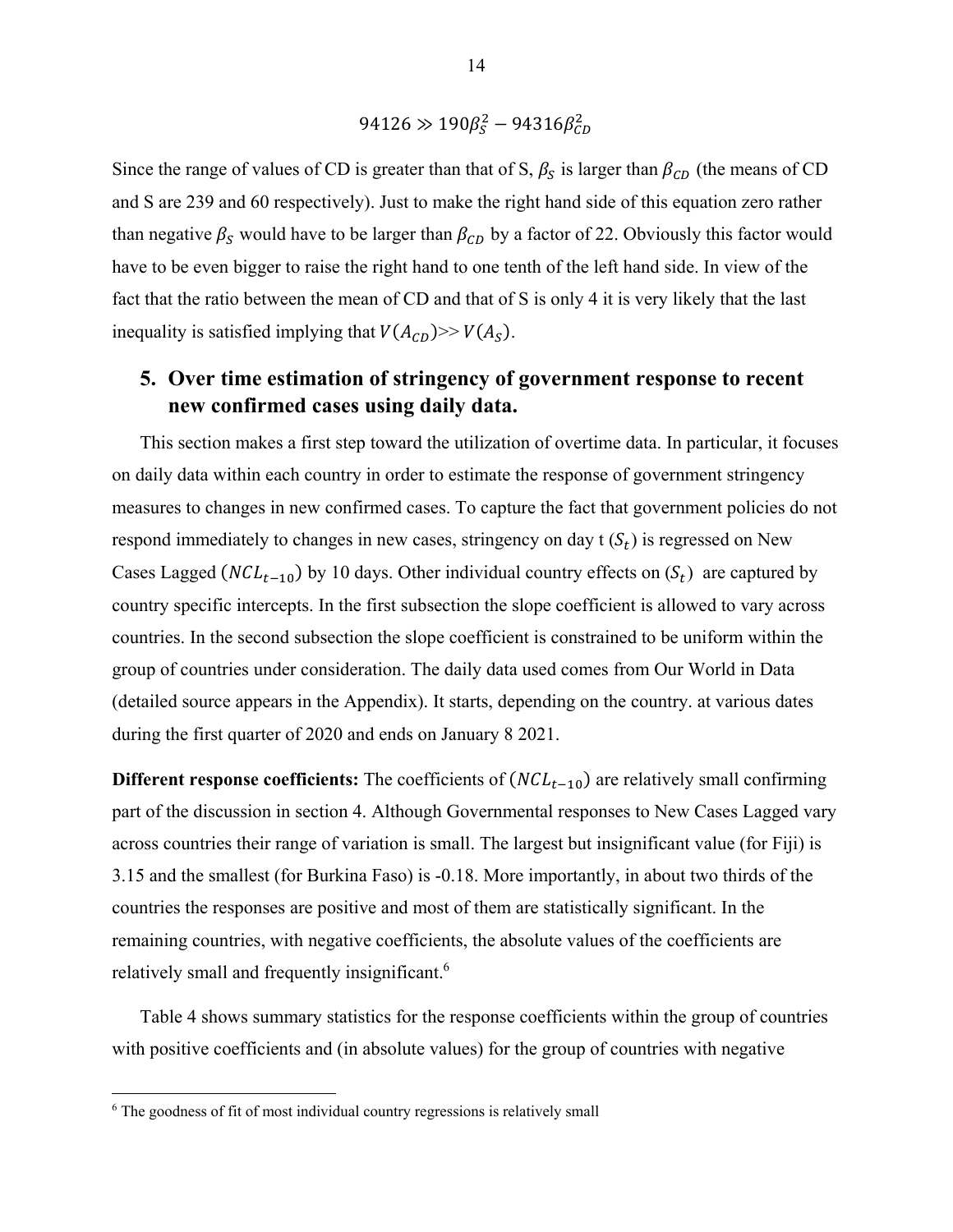responses. The mean of the positive responses is five time larger than the mean of the negative responses but the medians are similar suggesting a strong skew to the right within the first group. The standard deviation of the positive response coefficients is ten times larger than that of the negative response coefficients.

The general conclusion from those experiments is that in a majority of countries the stringency of governmental responses to lagged new cases is positive with relatively small coefficients below the median.

**Table 4: Summary Statistics for Positive and Negative Response coefficients** 

| <b>Positive NCL Coefficients</b> |      |  |  |  |  |  |  |
|----------------------------------|------|--|--|--|--|--|--|
| <b>Number of Countries</b>       | 87   |  |  |  |  |  |  |
| Mean                             | 0.10 |  |  |  |  |  |  |
| Median                           | 0.01 |  |  |  |  |  |  |
| <b>Standard Deviation</b>        | 0.40 |  |  |  |  |  |  |
| Variance                         | 0.16 |  |  |  |  |  |  |
| Minimum                          | 0.00 |  |  |  |  |  |  |
| Maximum                          | 3.15 |  |  |  |  |  |  |

| <b>Absolute values of Negative NCL</b> |      |  |  |  |  |  |  |  |
|----------------------------------------|------|--|--|--|--|--|--|--|
| Coefficients                           |      |  |  |  |  |  |  |  |
| <b>Number of Countries</b>             | 43   |  |  |  |  |  |  |  |
| Mean                                   | 0.02 |  |  |  |  |  |  |  |
| Median                                 | 0.01 |  |  |  |  |  |  |  |
| <b>Standard Deviation</b>              | 0.04 |  |  |  |  |  |  |  |
| Variance                               | 0.00 |  |  |  |  |  |  |  |
| Minimum                                | 0.00 |  |  |  |  |  |  |  |
| Maximum                                | 0.18 |  |  |  |  |  |  |  |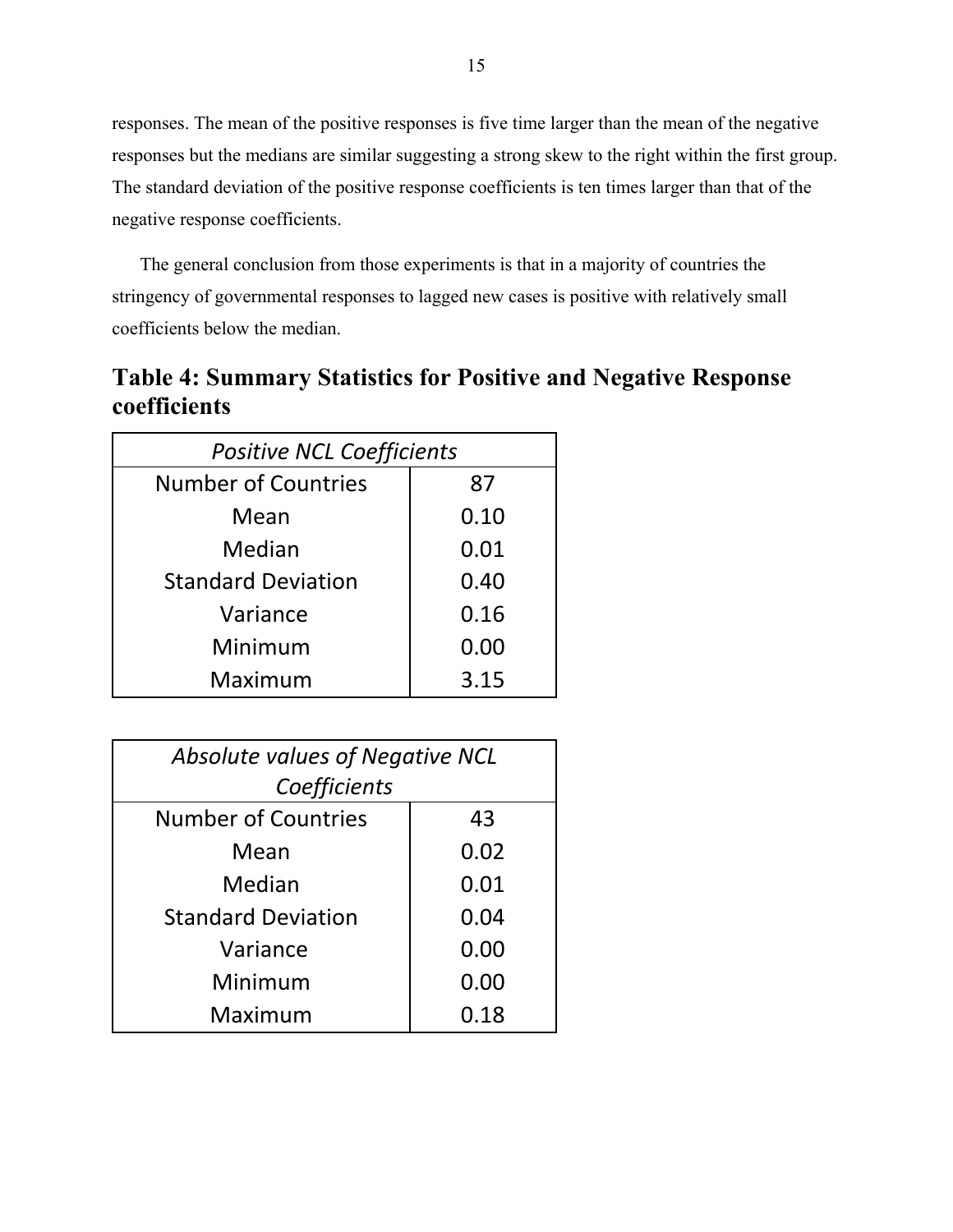**Uniform response coefficient within each of the high democracy (HD) and low democracy (LD) groups:** This subsection examines the case in which the response coefficient is constrained to be uniform across countries. Since the cross country variation in the response coefficients is small a single worldwide response coefficient is relatively informative. This experiment is performed separately for HD and LD countries. Within each group the typical regression is now

$$
S_t = \sum_{c-1}^{N} \{ \alpha_c + \beta (NCL_{t-10}^c) \}
$$

where N is the number of countries within either the HD or the LD group. In both groups the goodness of fit increases dramatically in comparison to the country specific response coefficients. The estimated value of  $\beta$  is positive and highly significant but quantitatively small in HD (β=0.0002) and insignificant in LD. Those finding yield further support to the view that the S schedule is relatively flat (see Figure 2 in section 4). The range of estimated country specific intercepts is (82, 35) in HD and (92, 14) in LD.

#### **6. Conclusion**

The main results and conclusions are:

Over the entire sample of 160 countries the impact of democracy alone on cumulative COVID19 deaths (CD) is significantly positive seemingly supporting the view that less democratic regimes are more efficient in mobilizing collective action in the struggle against the pandemic. However, when one controls for the fraction of population above 65 (OLD) democracy becomes insignificant and OLD is found to have a positive impact on CD. This supports the view that, in the entire sample of countries, democracy alone has been significant because the fraction of old population in those countries is relatively larger than in less democratic countries.

Splitting the sample of countries into High Democracy countries (HD) (above the mean Democracy Index (DI)) and into Low Democracy countries (LD) (below the mean of DI), controlling for OLD, healthcare and religious diversity reveals the following difference in the impact of democracy on CD between the two groups of countries. Democracy has a negative and significant impact on CD in HD and a negative and significant impact on CD in LD. This implies that mobilization of collective action is more efficient the **higher** is the level of democracy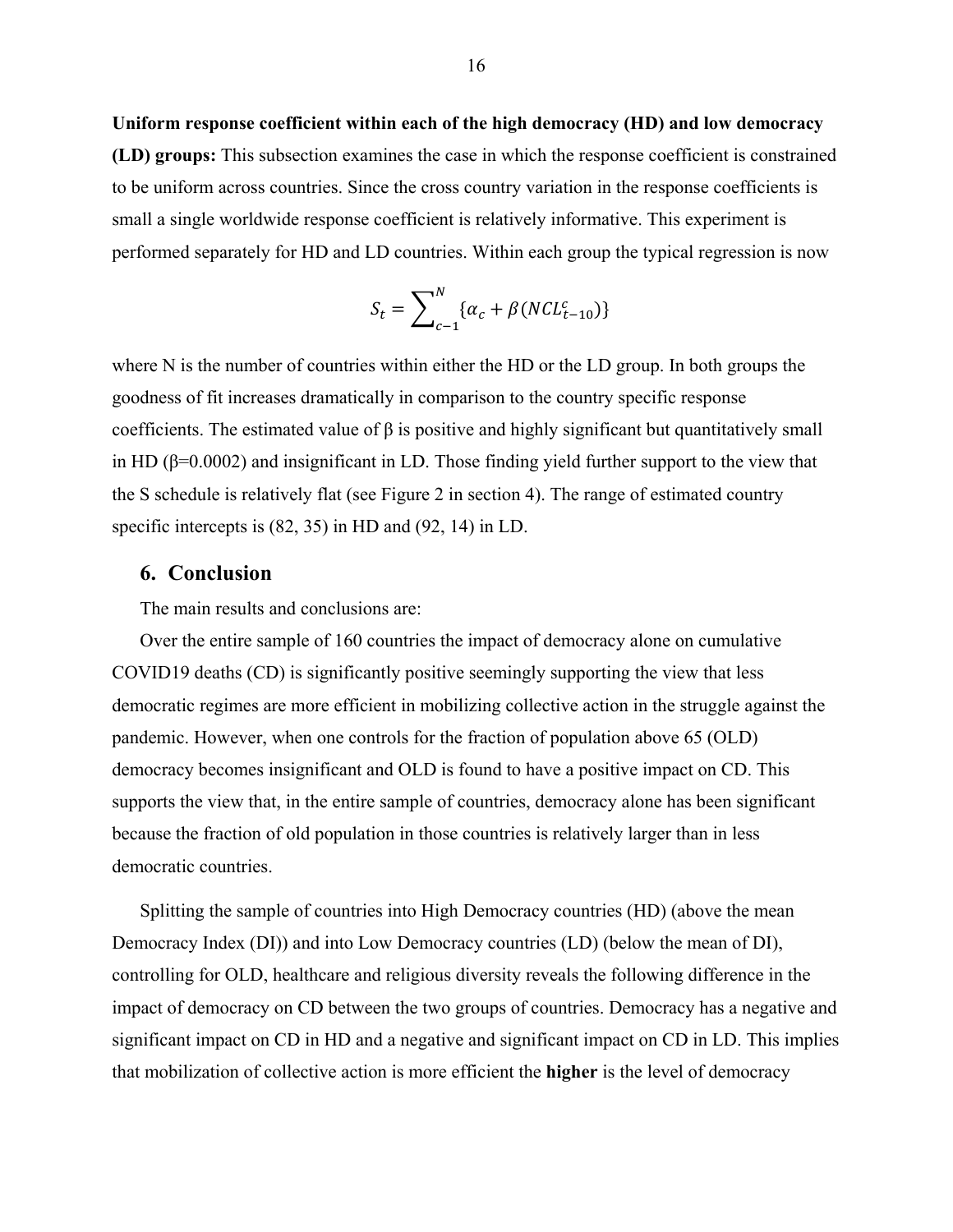within the group of HD while it is more effective the **lower** is the level of democracy within LD that are more likely to rely on coercive measures.

At first blush Stringency (S) of measures against the pandemic such as partial or full lockdowns and reductions in air traffic are expected to have a negative and significant impact on CD. However, when the S variable is added to the CD regression the sign of its coefficient is invariably positive and significant. This outcome points to the existence of reverse causality; when CD are higher government impose tighter restrictions on mobility – which raises S. This can be cast into a 2x2 simultaneous model involving two schedules. The first one characterizes the impact of various mobility restrictions on CD and its coefficient is expected to be negative. The second characterizes government response to CD and its coefficient is expected to be positive. It follows that a regression of CD on S traces the variation of intersection points across countries rather than either one of those two schedules. Based on the relative numerical magnitudes of S and CD it is shown that in the (S, CD) plane the CD schedule is substantially more variable than the S schedule implying that the intersection points nearly identify a relatively immobile (across countries) S schedule. This establishes that the relation between S and CD should be positive as found in the regressions.

Over time estimates of government response to lagged new daily cases for each country reveal that, in a majority of cases the response is positive and significant but the response coefficients below the median are relatively small. When the response coefficient is constrained to be uniform across countries its estimate is positive and highly significant but small in high democracies and insignificant in low democracy countries.

Before closing this paper, the following qualification is in order. In order to focus on the differential cross country impact of variables that do not change at daily frequencies, such as the level of democracy the bulk of the paper utilizes an overtime average of the stringency index. Although this methodology is suited for describing a simultaneous cross country relationship between cumulative deaths and averages stringency it cannot capture the short run effects of daily changes in stringency on new deaths. Hence the inability of this paper to identify a cross country cumulative deaths schedule does not mean that higher stringency is ineffective in moderating new deaths at daily frequencies. As a matter of fact, using daily data from the second half of January till the beginning of May 2020, and controlling for country specific

17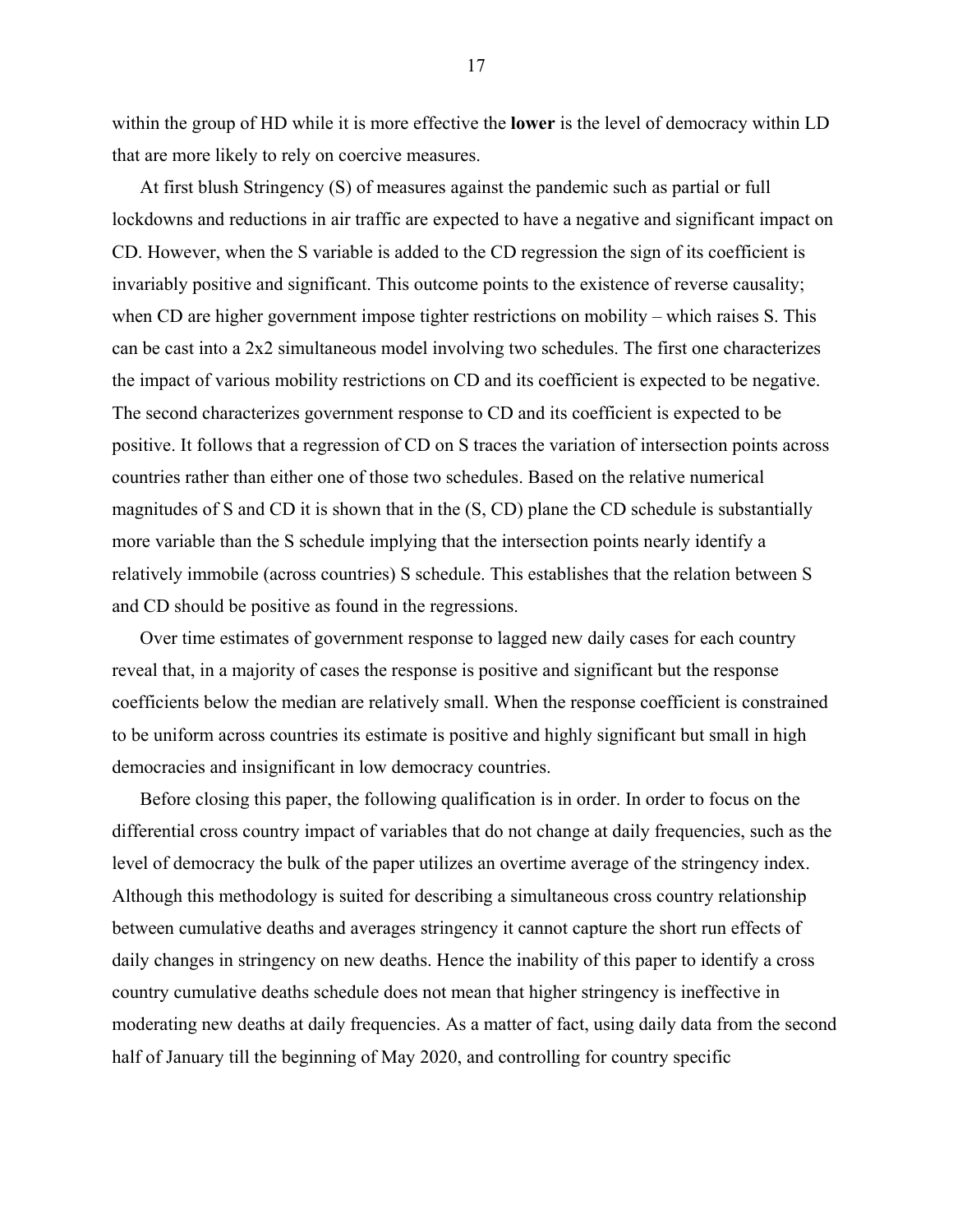characteristics, Deb et. al. (2020) find that stringency and some of its components were effective in reducing the number of infections and deaths.

#### **APPENDIX**

## **Appendix 1: Definition of variables, Sources, Summary Statistics and Correlation matrix**

- 1. Cumulative Confirmed Deaths (CD) is the total number of corona related deaths per million people as of December 8 2020. Source: World Health Organization (WHO), https://covid19.who.int/?gclid=EAIaIQobChMIkseBl7y37gIVC0CRBR2gVAK0EAAYA SAAEgLktvD\_BwE
- 2. Cummulative Confirmed Cases (CC) is the total number of corona cases per million people as of December 25 2020. Source: Our World in Data: Corona Virus Pandemic (COVID19)- the Data (OWID COVID), https://ourworldindata.org/coronavirus-data
- 3. Democracy Index (DI) is based on five categories: electoral process and pluralism; civil liberties; the functioning of government; political participation; and political culture. Based on their scores on 60 indicators within these categories, each country is then itself classified as one of four types of regime: full democracy; flawed democracy; hybrid regime; and authoritarian regime. The index is calculated yearly by the Economist Intelligence Unit (EIU). The 2019 index is used here. Source: EIU DI, https://www.eiu.com/topic/democracy-index
- 4. GDP Per Capita in current US \$ in 2019. Source: The World Bank Data Set, https://data.worldbank.org/indicator/NY.GDP.PCAP.CD?end=2019&start=2019
- 5. Percent of Population above 65 (OLD), Source: The World Bank Data Set, https://data.worldbank.org/indicator/SP.POP.65UP.TO.ZS
- 6. Population Density is measured as the number of people per square km of land Source: The World Bank Data Set, https://data.worldbank.org/indicator/en.pop.dnst
- 7. Healthcare Access and Quality (HAQ) is measured on a scale from 0 (worst) to 100 (best) based on death rates from 32 causes of death that could be avoided by timely and effective medical care (also known as 'amenable mortality'),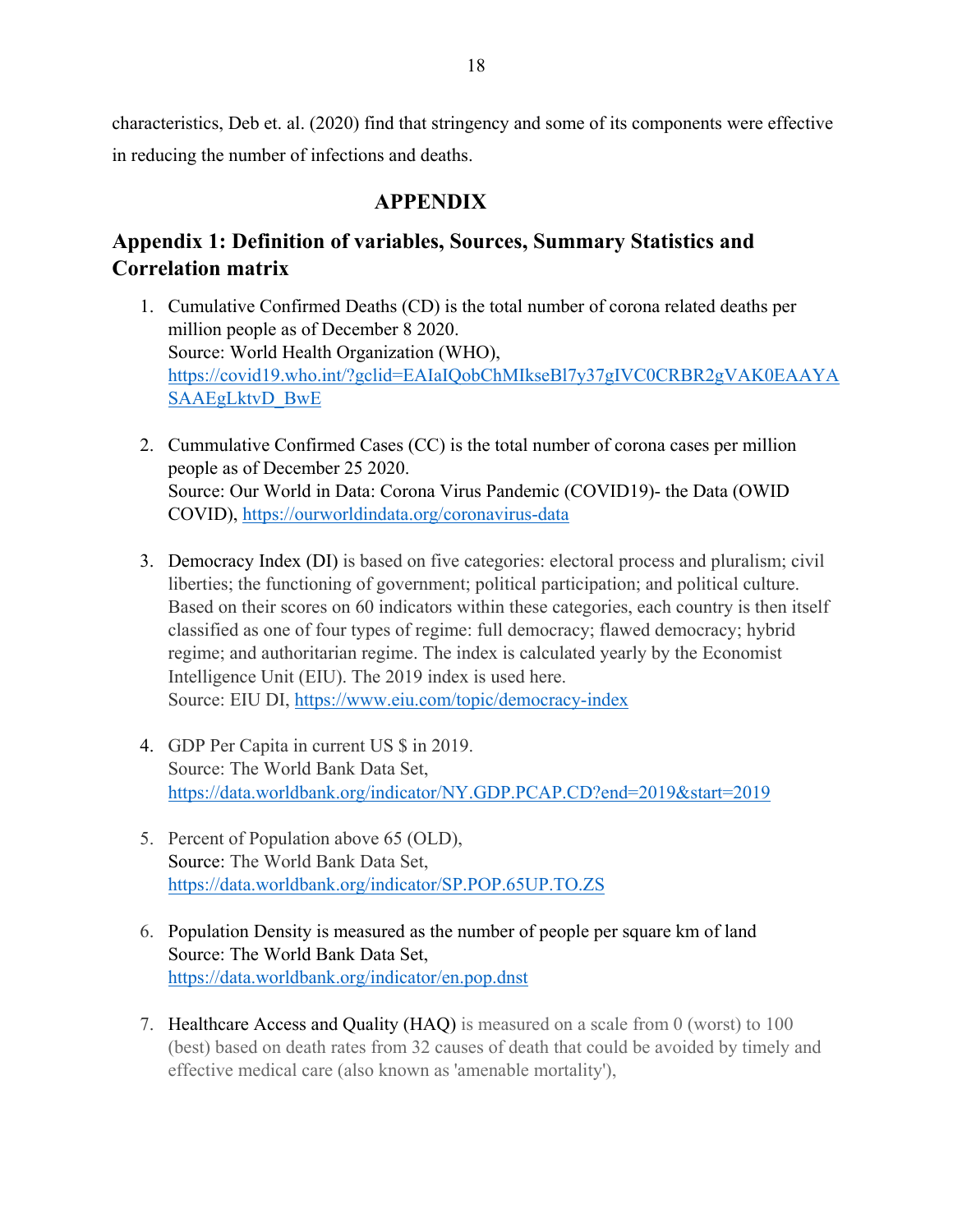Source: Our World in Data: Corona Virus Pandemic (COVID19)- the Data (OWID COVID), https://ourworldindata.org/coronavirus-data

8. Cultural Diversity is approximated by a measure of similarity between languages, varying from  $1 =$  the population speaks two or more unrelated languages to  $0 =$  the entire population speaks the same language. This index of cultural diversity is biased towards linguistic variations as opposed to genetic diversity and other variations. Source: ChartsBin,

http://chartsbin.com/view/41545#:~:text=The%20lists%20are%20commonly%20used,no t%20from%20the%20same%20group

9. Religious Diversity Index (RDI) is a Herfindahl-Hirschman concentration index. It is based on the shares of eight major world religions (Buddhism, Christianity, folk or traditional religions, Hinduism, Islam, Judaism, other religions considered as a group, and the religiously unaffiliated). It varies between 0 (lowest diversity) to 10 (highest diversity).

Source: Pew Research Center, https://www.pewforum.org/2014/04/04/religiousdiversity-index-scores-by-country/

- 10. Government Response Stringency Index (S) is a composite measure based on nine response indicators including school closures, workplace closures, and travel bans, rescaled to a value from 0 to  $100 (100 = \text{strictest})$ . A detailed account of government responses and their codings appear following the listing of all variables. The original data is daily. Excluding section 5 the variable S is an overtime average of the daily figures over the period between March 1 2020 and November 30 2020. Source: Hale et.al. (2020), https://www.bsg.ox.ac.uk/research/research-projects/oxfordcovid-19-government-response-tracker. (The data is also available on the OWID COVID page).
- 11. Air Connectivity is an aggregate measure of air connectivity in 2019. Source: Air Connectivity, IATA, First column in table on page 95 of the appendix, https://www.iata.org/en/iata-repository/publications/economic-reports/air-connectivitymeasuring-the-connections-that-drive-economic-growth/
- 12. Temperature is average yearly temperature in degrees Celsius calculated by averaging the minimum and maximum daily temperatures in the country, averaged for the years 1961– 1990. Source: Wikipedia, https://en.wikipedia.org/wiki/List\_of\_countries\_by\_average\_yearly\_temperature
- 13. Daily data on  $S_t$  and  $NCL_t$ Source: Our World in Data: Corona Virus Pandemic (COVID19)- the Data (OWID COVID), https://ourworldindata.org/coronavirus-data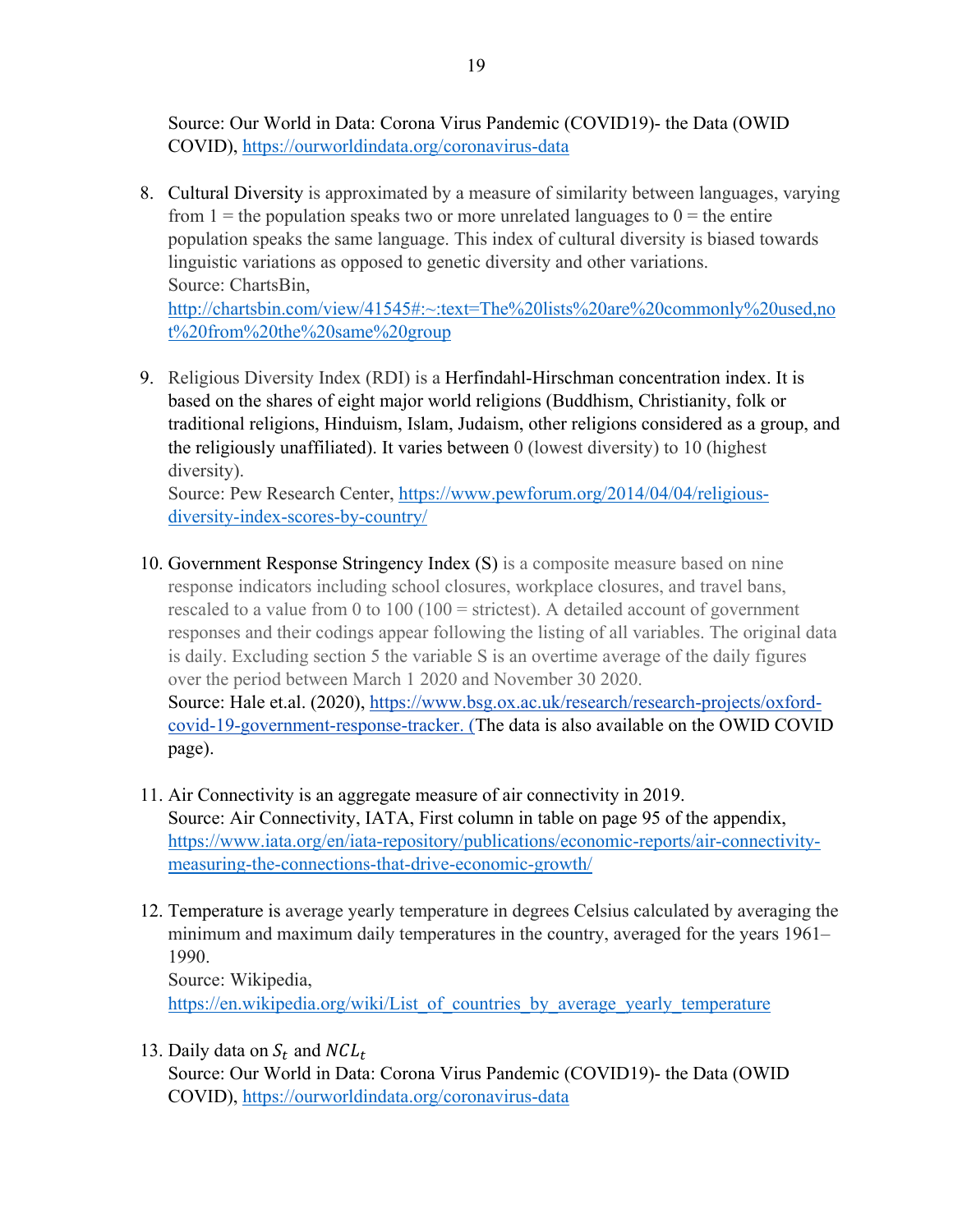## **Stringency (S): Detailed codings of specific policy responses**

#### **School closures:**

- 0 No measures
- 1 recommend closing
- 2 Require closing (only some levels or categories,
- eg just high school, or just public schools)
- 3 Require closing all levels

#### **Workplace closures:**

- 0 No measures
- 1 recommend closing (or work from home)
- 2 require closing (or work from home) for some

sectors or categories of workers

3 - require closing (or work from home) all but essential workplaces (eg grocery stores, doctors)

### **Cancel public events:**

- 0- No measures
- 1 Recommend cancelling
- 2 Require cancelling

#### **Restrictions on gatherings:**

- 0 No restrictions
- 1 Restrictions on very large gatherings (the limit is above 1000 people)
- 2 Restrictions on gatherings between 100-1000 people
- 3 Restrictions on gatherings between 10-100 people
- 4 Restrictions on gatherings of less than 10 people

#### **Close public transport:**

- 0 No measures
- 1 Recommend closing (or significantly reduce volume/route/means of transport available)
- 2 Require closing (or prohibit most citizens from using it)

#### **Public information campaigns:**

- 0 -No COVID-19 public information campaign
- 1 public officials urging caution about COVID-19
- 2 coordinated public information campaign (e.g. across traditional and social media)

#### **Stay at home:**

- 0 No measures
- 1 recommend not leaving house
- 2 require not leaving house with exceptions for daily exercise, grocery shopping, etc
- 3 Require not leaving house with minimal exceptions (e.g. allowed to leave only once every few days, or only one person can leave at a time, etc.)

## **Restrictions on internal movement:**

0 - No measures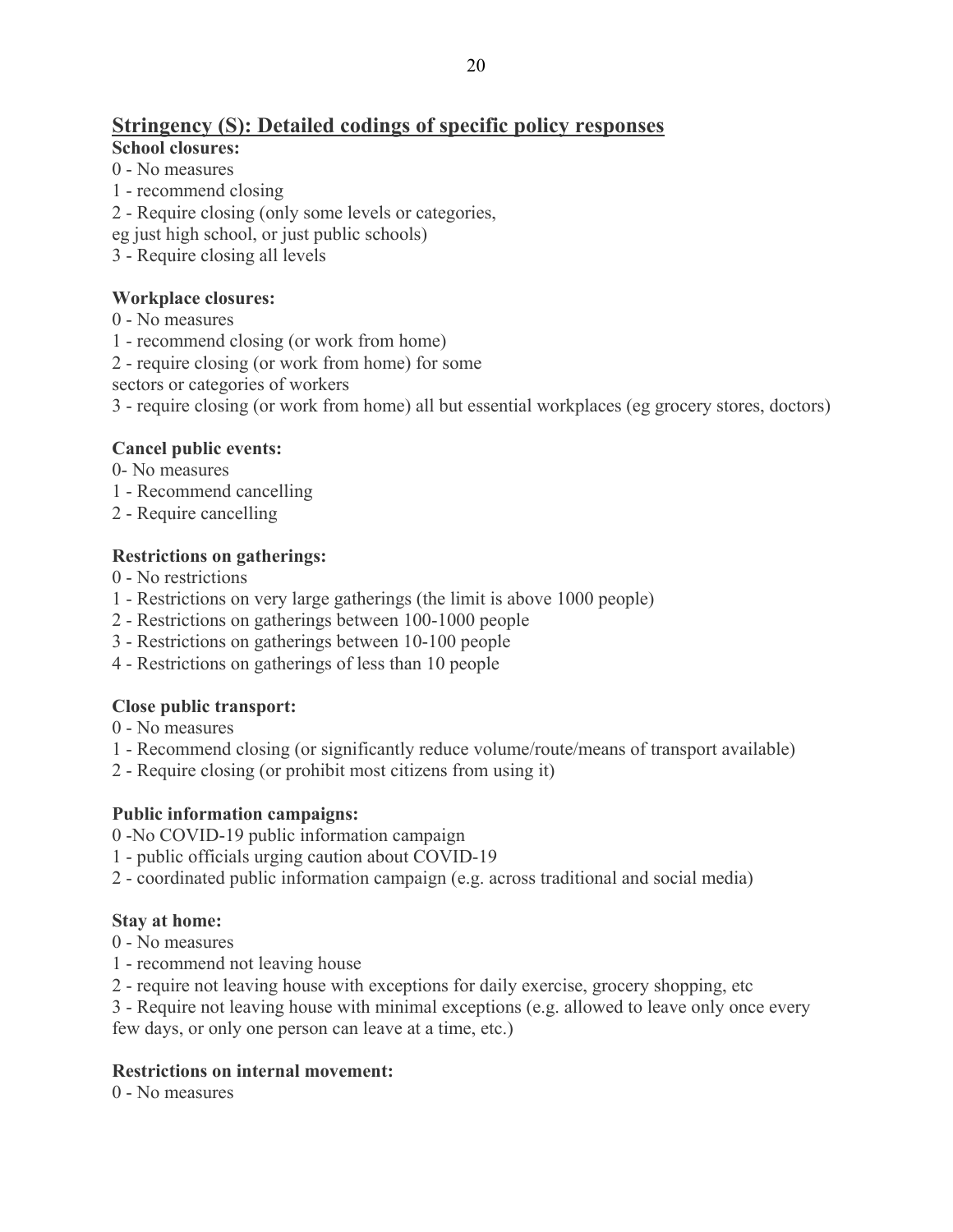- 1 Recommend movement restriction
- 2 Restrict movement

#### **International travel controls:**

- 0 No measures
- 1 Screening
- 2 Quarantine arrivals from high-risk regions
- 3 Ban on high-risk regions
- 4 Total border closure

#### **Testing policy**

 $0$  – No testing policy

1 – Only those who both (a) have symptoms AND (b) meet specific criteria (eg key workers, admitted to hospital, came into contact with a known case, returned from overseas)

2 – testing of anyone showing COVID-19 symptoms

3 – open public testing (eg "drive through" testing available to asymptomatic people)

#### **Contact tracing**

- 0 No contact tracing
- 1 Limited contact tracing not done for all cases
- 2 Comprehensive contact tracing done for all cases

#### **Face coverings**

- 0- No policy
- 1- Recommended

2- Required in some specified shared/public spaces outside the home with other people present, or some situations when social distancing not possible

3- Required in all shared/public spaces outside the home with other people present or all situations when social distancing not possible

4- Required outside the home at all times regardless of location or presence of other people

#### **Vaccination policy**

0 - No availability

- 1 Availability for ONE of following: key workers/ clinically vulnerable groups / elderly groups
- 2 Availability for TWO of following: key workers/ clinically vulnerable groups / elderly groups
- 3 Availability for ALL of following: key workers/ clinically vulnerable groups / elderly groups
- 4 Availability for all three plus partial additional availability (select broad groups/ages)
- 5 Universal availability

\*When data is missing cells entries are left blank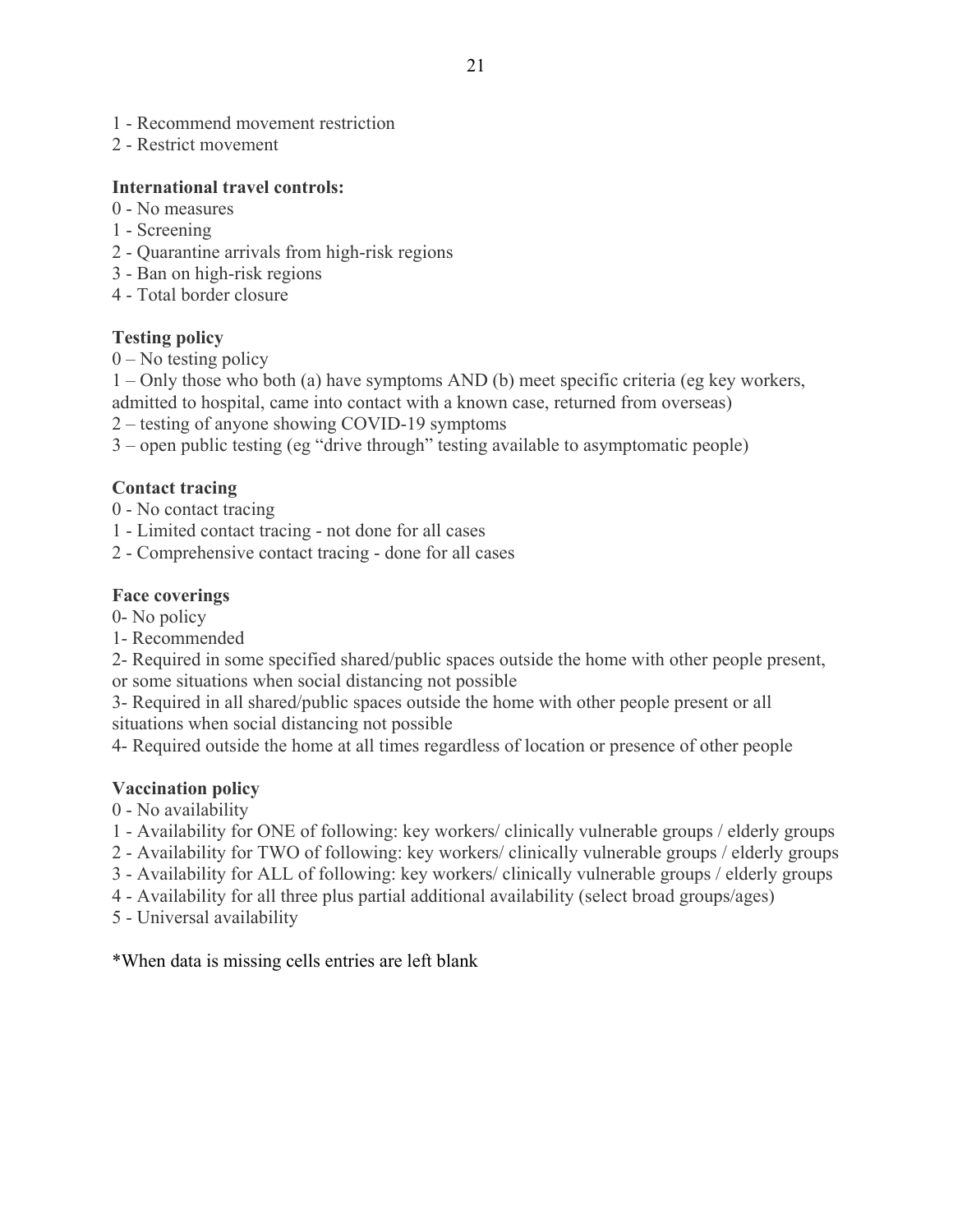|                       | <b>Cumulative</b><br><b>Confirmed</b><br>Deaths (CD) | <b>Cumulative</b><br><b>Confirmed Cases</b><br>(CC) | <b>Democracy</b><br>Index (DI) | <b>GDP Per</b><br>Capita | <b>Percentage of</b><br><b>Population Above</b><br>65 (OLD) | <b>Population</b><br><b>Density</b> |
|-----------------------|------------------------------------------------------|-----------------------------------------------------|--------------------------------|--------------------------|-------------------------------------------------------------|-------------------------------------|
| N                     | 151                                                  | 150                                                 | 151                            | 145                      | 151                                                         | 149                                 |
| Missing               | $\overline{0}$                                       | 1                                                   | $\mathsf{O}\xspace$            | 6                        | $\mathbf 0$                                                 | $\overline{c}$                      |
| Mean                  | 242                                                  | 15993                                               | 5.51                           | 15424                    | 9.32                                                        | 202                                 |
| Median                | 83.0                                                 | 8679                                                | 5.75                           | 6184                     | 7.02                                                        | 79.8                                |
| Standard<br>deviation | 307                                                  | 18118                                               | 2.26                           | 20955                    | 6.72                                                        | 686                                 |
| Variance              | 94316                                                | $3.28e + 8$                                         | 5.13                           | $4.39e + 8$              | 45.2                                                        | 470270                              |
| Minimum               | 0.0800                                               | 8.52                                                | 1.08                           | 261                      | 1.16                                                        | 2.97                                |
| Maximum               | 1494                                                 | 73154                                               | 9.87                           | 114705                   | 28.0                                                        | 7953                                |

|                       | <b>Healthcare Access</b><br>and Quality (HAQ) | <b>Cultural</b><br><b>Diversity</b><br><b>Index</b> | <b>Religious</b><br><b>Diversity Index</b><br>(RDI) | <b>Stringency</b><br>Index (S) | Air<br><b>Connectivity</b> | <b>Temperature</b> |
|-----------------------|-----------------------------------------------|-----------------------------------------------------|-----------------------------------------------------|--------------------------------|----------------------------|--------------------|
| $\mathsf{N}$          | 151                                           | 140                                                 | 151                                                 | 144                            | 149                        | 151                |
| Missing               | $\mathbf{0}$                                  | 11                                                  | $\mathbf{0}$                                        | $\overline{7}$                 | $\overline{2}$             | $\overline{0}$     |
| Mean                  | 64.6                                          | 0.310                                               | 3.24                                                | 60.3                           | 217413                     | 18.0               |
| Median                | 64.4                                          | 0.278                                               | 2.90                                                | 62.3                           | 29439                      | 21.4               |
| Standard<br>deviation | 16.9                                          | 0.213                                               | 2.20                                                | 13.5                           | 819888                     | 8.41               |
| Variance              | 287                                           | 0.0452                                              | 4.85                                                | 182                            | $6.72e + 11$               | 70.7               |
| Minimum               | 28.6                                          | 0.00                                                | 0.00                                                | 13.5                           | 109                        | $-5.35$            |
| Maximum               | 93.6                                          | 0.733                                               | 9.00                                                | 88.5                           | 8130508                    | 28.3               |

N=Number of observations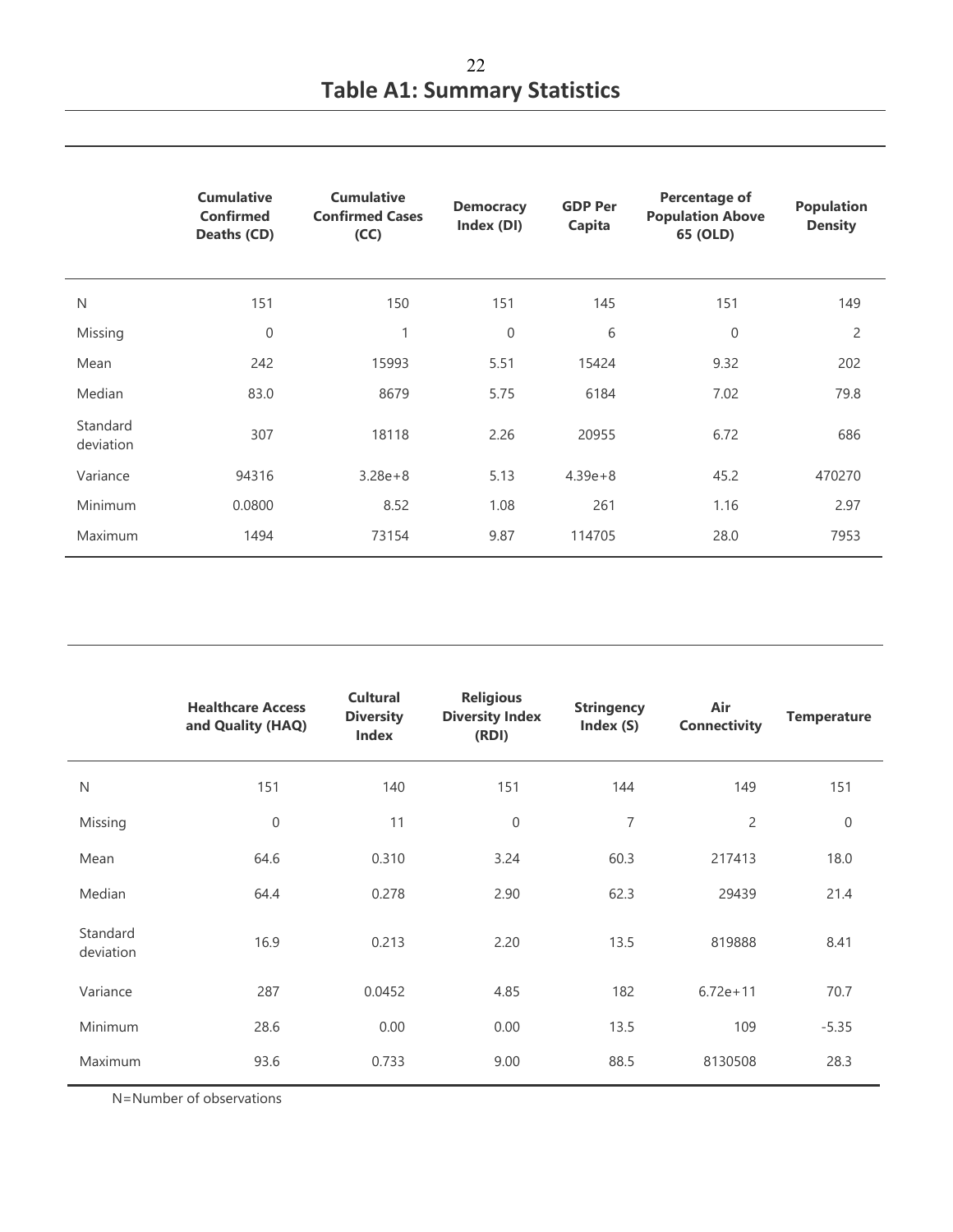# **Table A2: Correlation Matrix**

|                                              |                | Cumulative<br>Confirmed<br><b>Deaths</b><br>(CD) | Cumulative<br>Confirmed<br>Cases (CC) | Democracy<br>Index (DI) | <b>GDP Per</b><br>Capita | Percentage<br>of<br>Population<br>Above 65<br>(OLD) | Population<br><b>Density</b> | Healthcare<br>Access<br>and<br>Quality<br>(HAQ) | Cultural<br><b>Diversity</b><br>Index | <b>Religious</b><br><b>Diversity</b><br>Index<br>(RDI) | Stringency<br>Index (S) | Air<br>Connectivity   | <b>Temperature</b> |
|----------------------------------------------|----------------|--------------------------------------------------|---------------------------------------|-------------------------|--------------------------|-----------------------------------------------------|------------------------------|-------------------------------------------------|---------------------------------------|--------------------------------------------------------|-------------------------|-----------------------|--------------------|
| Cumulative<br>Confirmed<br>Deaths (CD)       | Pearson's<br>r | ----                                             |                                       |                         |                          |                                                     |                              |                                                 |                                       |                                                        |                         |                       |                    |
|                                              | p-value        |                                                  |                                       |                         |                          |                                                     |                              |                                                 |                                       |                                                        |                         |                       |                    |
| Cumulative<br>Confirmed<br>Cases (CC)        | Pearson's<br>r | $0.754***$                                       |                                       |                         |                          |                                                     |                              |                                                 |                                       |                                                        |                         |                       |                    |
|                                              | p-value        | < 0.001                                          |                                       |                         |                          |                                                     |                              |                                                 |                                       |                                                        |                         |                       |                    |
| Democracy<br>Index (DI)                      | Pearson's<br>r | $0.411***$                                       | $0.401***$                            |                         |                          |                                                     |                              |                                                 |                                       |                                                        |                         |                       |                    |
|                                              | p-value        | < 0.001                                          | < .001                                |                         |                          |                                                     |                              |                                                 |                                       |                                                        |                         |                       |                    |
| GDP Per<br>Capita                            | Pearson's<br>r | $0.293***$                                       | $0.487***$                            | $0.586***$              |                          |                                                     |                              |                                                 |                                       |                                                        |                         |                       |                    |
|                                              | p-value        | < 0.01                                           | < 0.001                               | < 0.001                 |                          |                                                     |                              |                                                 |                                       |                                                        |                         |                       |                    |
| Percentage                                   |                |                                                  |                                       |                         |                          |                                                     |                              |                                                 |                                       |                                                        |                         |                       |                    |
| of<br>Population<br>Above 65<br>(OLD)        | Pearson's<br>r | $0.515***$                                       | $0.559***$                            | $0.681***$              | $0.580***$               |                                                     |                              |                                                 |                                       |                                                        |                         |                       |                    |
|                                              | p-value        | < .001                                           | < .001                                | < .001                  | < 0.001                  |                                                     |                              |                                                 |                                       |                                                        |                         |                       |                    |
| Population<br>Density                        | Pearson's<br>r | $-0.073$                                         | 0.021                                 | 0.024                   | $0.213*$                 | 0.044                                               |                              |                                                 |                                       |                                                        |                         |                       |                    |
|                                              | p-value        | 0.379                                            | 0.796                                 | 0.768                   | 0.011                    | 0.597                                               | -                            |                                                 |                                       |                                                        |                         |                       |                    |
| Healthcare<br>Access and<br>Quality<br>(HAQ) | Pearson's<br>r | $0.500***$                                       | $0.640***$                            | $0.564***$              | $0.743***$               | $0.800***$                                          | 0.138                        |                                                 |                                       |                                                        |                         |                       |                    |
|                                              | p-value        | < 0.01                                           | < 0.001                               | < 0.01                  | < 0.001                  | < .001                                              | 0.092                        |                                                 |                                       |                                                        |                         |                       |                    |
| Cultural<br>Diversity<br>Index               | Pearson's<br>r | $-0.200*$                                        | $-0.259**$                            | $-0.292***$             | $-0.240**$               | $-0.427***$                                         | 0.007                        | $-0.409***$                                     |                                       |                                                        |                         |                       |                    |
|                                              | p-value        | 0.018                                            | 0.002                                 | < 0.001                 | 0.005                    | < .001                                              | 0.931                        | < .001                                          |                                       |                                                        |                         |                       |                    |
| Religious<br>Diversity<br>Index (RDI)        | Pearson's      | $-0.092$                                         | 0.006                                 | $0.170*$                | $0.286***$               | $0.216***$                                          | $0.239**$                    | $0.202*$                                        | 0.089                                 |                                                        |                         |                       |                    |
|                                              | p-value        | 0.260                                            | 0.946                                 | 0.037                   | < 0.001                  | 0.008                                               | 0.003                        | 0.013                                           | 0.294                                 |                                                        |                         |                       |                    |
| Stringency<br>Index (S)                      | Pearson's<br>r | $0.243**$                                        | 0.139                                 | $-0.036$                | $-0.099$                 | $-0.146$                                            | $-0.008$                     | 0.007                                           | $-0.019$                              | $-0.099$                                               |                         |                       |                    |
|                                              | p-value        | 0.003                                            | 0.097                                 | 0.669                   | 0.244                    | 0.081                                               | 0.922                        | 0.933                                           | 0.826                                 | 0.239                                                  | $\hspace{0.05cm}$       |                       |                    |
| Air<br>Connectivity                          | Pearson's<br>r | 0.141                                            | 0.126                                 | 0.105                   | $0.239***$               | $0.192*$                                            | 0.010                        | $0.190*$                                        | $-0.077$                              | $0.165*$                                               | 0.077                   | $\qquad \qquad$       |                    |
|                                              | p-value        | 0.086                                            | 0.128                                 | 0.204                   | 0.004                    | 0.019                                               | 0.904                        | 0.020                                           | 0.369                                 | 0.044                                                  | 0.362                   |                       |                    |
| Temperature                                  | Pearson's      | $-0.384***$                                      | $-0.470$ ***                          | $-0.388$ ***            | $-0.459$ ***             | $-0.694$ ***                                        | 0.126                        | $-0.588$ ***                                    | $0.245***$                            | $-0.029$                                               | 0.144                   | $-0.174$ <sup>*</sup> |                    |
|                                              | p-value        | 001                                              | < 0.001                               | < .001                  | < 0.01                   | < 0.001                                             | 0.125                        | < .001                                          | 0.003                                 | 0.727                                                  | 0.084                   | 0.034                 |                    |

Note. \* p < .05, \*\* p < .01, \*\*\* p < .001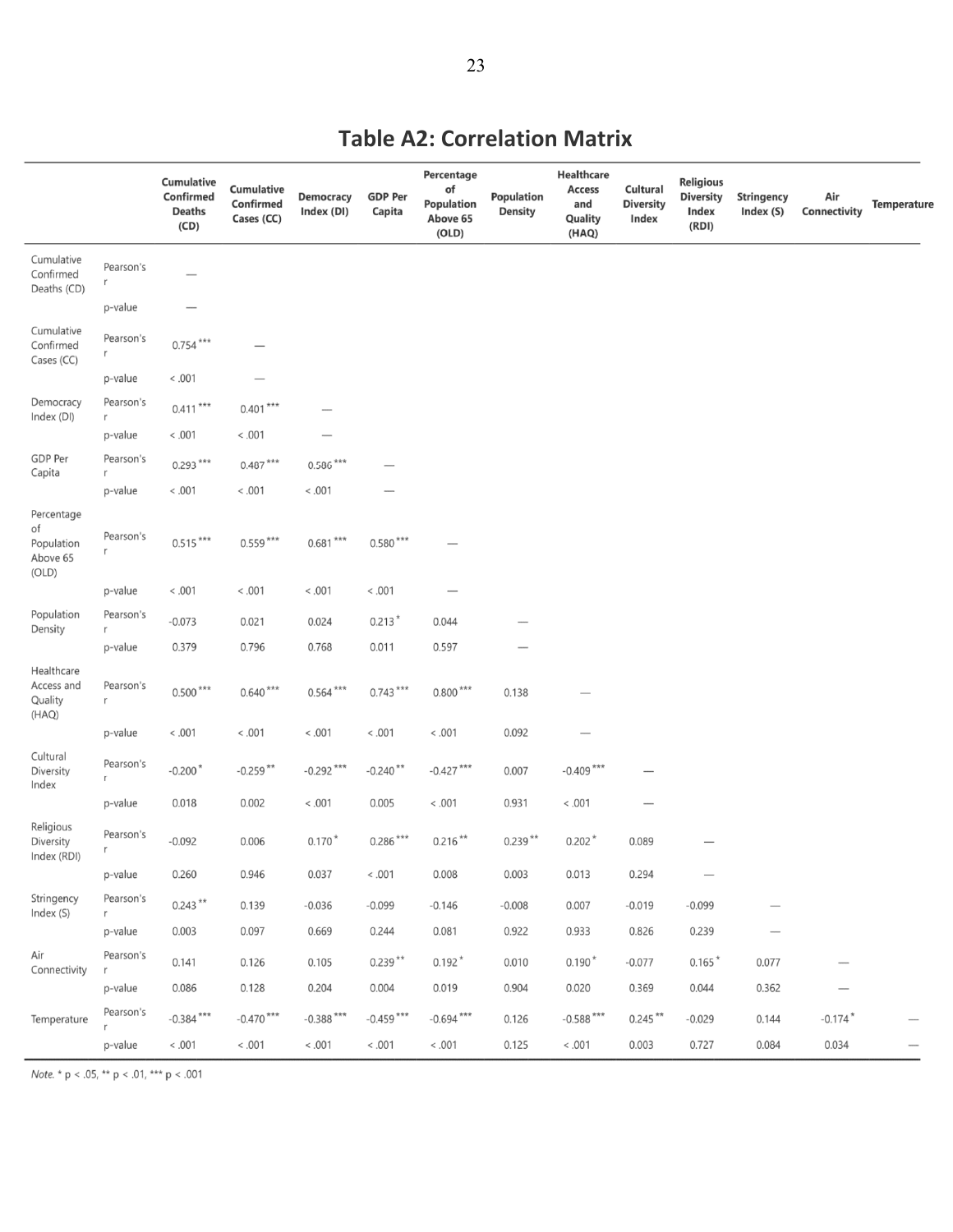# **Appendix 2**

**Table A3: Raw Data** 

| Country                                 |                  | Cumulative Confirmed Deaths Cumulative Confirmed Cases | Democracy Index | <b>GDP Per Capita</b>   | Percentage of Population<br>Above 65 | <b>Population Density</b> | <b>Healthcare Access and</b> | <b>Cultural Diversity Index</b> | Religious Diversity Index | <b>Stringency Index</b>   | <b>Air Connectivity</b> | Temperature    |
|-----------------------------------------|------------------|--------------------------------------------------------|-----------------|-------------------------|--------------------------------------|---------------------------|------------------------------|---------------------------------|---------------------------|---------------------------|-------------------------|----------------|
|                                         | (CD)             | (CC)                                                   | (DI)            |                         | (OLD)                                |                           | Quality<br>(HAQ)             |                                 | (RDI)                     | $\left( \text{S} \right)$ |                         |                |
| Afghanistan                             | 48.17            | 1,305.22                                               | 2.85            | 502.12                  | 2.62                                 | 56.94                     | 32.5                         | 0.68                            | 0.1                       | 52.02                     | 13,131                  | 12.60          |
| Algeria<br>Angola                       | 57.38<br>10.77   | 2,222.09<br>520.26                                     | 4.01<br>3.72    | 3,948.34<br>2,973.59    | 6.55<br>2.20                         | 17.73<br>24.71            | 63.7<br>40.7                 | 0.24<br>0.24                    | 0.5<br>2.0                | 71.91<br>69.66            | 40,686<br>7,424         | 18.79<br>21.55 |
| Argentina                               | 876.90           | 34,838.52                                              | 7.02            | 10,006.15               | 11.24                                | 16.26                     | 68.4                         | 0.00                            | 3.0                       | 84.22                     | 75,586                  | 14.80          |
| Armenia                                 | 791.03           | 52,902.67                                              | 5.54            | 4,622.73                | 11.48                                | 103.68                    | 67.5                         | 0.12                            | 0.3                       | NA                        | 10.747                  | 7.15           |
| Australia<br>Austria                    | 35.61<br>414.37  | 1,109.69<br>38,756.33                                  | 9.09<br>8.29    | 54,907.10<br>50,277.28  | 15.92<br>19.08                       | 3.25<br>107.13            | 89.8<br>88.2                 | 0.15<br>0.10                    | 5.6<br>3.8                | 63.23<br>53.88            | 592,245<br>140,985      | 21.65<br>6.35  |
| Azerbaijan                              | 160.96           | 20,885.72                                              | 2.75            | 4,793.59                | 6.45                                 | 120.23                    | 64.5                         | 0.19                            | 0.7                       | 77.78                     | 19,009                  | 11.95          |
| Bahrain                                 | 200.40           | 53,658.27                                              | 2.55            | 23,503.98               | 2.52                                 | 2,017.27                  | 79.0                         | 0.46                            | 5.4                       | 65.86                     | 47,721                  | 27.15          |
| Bangladesh<br>Belarus                   | 41.52<br>127.73  | 3,080.13<br>19,367.11                                  | 5.88<br>2.48    | 1,855.74<br>6,663.30    | 5.18<br>15.20                        | 1,239.58<br>46.72         | 51.7<br>74.4                 | 0.14<br>0.23                    | 2.1<br>4.7                | 77.10<br>16.33            | 50,616<br>11,657        | 25.00<br>6.15  |
| Belgium                                 | 1,494.44         | 54,984.22                                              | 7.64            | 46,116.70               | 19.01                                | 377.38                    | 87.9                         | 0.46                            | 5.7                       | 60.14                     | 101,273                 | 9.55           |
| Benin                                   | 3.63             | 264.37                                                 | 5.09            | 1,219.43                | 3.26                                 | 101.85                    | 43.0                         | 0.40                            | 7.2                       | 45.42                     | 849                     | 27.55          |
| Bolivia<br>Bosnia and Hercegovina       | 770.32<br>890.63 | 13,157.68<br>33,190.23                                 | 4.84<br>4.86    | 3,552.07<br>6,073.27    | 7.34<br>17.20                        | 10.48<br>64.92            | 59.2<br>78.2                 | 0.66<br>0.15                    | 1.3<br>$6.0\,$            | 81.17<br>57.32            | 8,591<br>6,114          | 21.55<br>9.85  |
| Botswana                                | 14.46            | 5,963.96                                               | 7.81            | 7,961.34                | 4.37                                 | 3.98                      | 51.1                         | 0.16                            | 5.0                       | 59.39                     | 1,817                   | 21.50          |
| Brazil                                  | 830.96           | 35,042.25                                              | 6.86            | 8,717.19                | 9.25                                 | 25.06                     | 64.9                         | 0.02                            | 2.3<br>3.5                | 68.17                     | 422,917                 | 24.95          |
| Bulgaria<br>Burkina Faso                | 690.37<br>3.25   | 28,339.43<br>293.45                                    | 7.03<br>4.04    | 9,737.60<br>774.84      | 21.25<br>2.41                        | 64.71<br>72.19            | 71.4<br>42.9                 | 0.25<br>0.35                    | 6.2                       | 47.37<br>44.99            | 32,119<br>1,566         | 10.55<br>28.29 |
| Burundi                                 | 0.08             | 66.10                                                  | 2.15            | 261.25                  | 2.31                                 | 435.18                    | 40.4                         | 0.04                            | 1.8                       | 13.54                     | 218                     | 20.80          |
| Cabo Verde<br>Cameroon                  | 188.85<br>16.69  | 21,036.43<br>989.87                                    | 7.78<br>2.85    | 3,603.78<br>1,497.91    | 4.70<br>2.72                         | 134.93<br>53.34           | 61.7<br>44.4                 | NA<br>0.73                      | 2.3<br>5.3                | NA<br>52.30               | NA<br>4,071             | 23.30<br>24.60 |
| Canada                                  | 333.55           | 14,274.25                                              | 9.22            | 46,194.73               | 17.65                                | 4.08                      | 87.6                         | 0.50                            | 5.3                       | 63.42                     | 539,072                 | $-5.35$        |
| Central African Republic                | 13.04            | 1,024.48                                               | 1.32            | 467.91                  | 2.81                                 | 7.49                      | 28.6                         | 0.51                            | 22                        | 49.84                     | 109                     | 24.90          |
| Chad<br>Chile                           | 6.21<br>817.53   | 119.99<br>31,168.89                                    | 1.61<br>8.08    | 709.54<br>14,896.45     | 2.49<br>11.88                        | 12.29<br>25.19            | 37.7<br>76.0                 | 0.73<br>0.17                    | 6.0<br>2.2                | 65.31<br>74.84            | 649<br>83,663           | 26.55<br>8.45  |
| China                                   | 3.23             | 66.32                                                  | 2.26            | 10,261.68               | 11.47                                | 148.35                    | 74.2                         | 0.15                            | 7.3                       | 71.82                     | 5,368,567               | 6.95           |
| Colombia                                | 739.60           | 30,947.68                                              | 7.13            | 6,432.39                | 8.77                                 | 44.75                     | 67.8                         | 0.02                            | 1.6                       | 75.31                     | 168,097                 | 24.50          |
| Comoros<br>Congo                        | 8.05<br>17.03    | 822.22<br>1,190.81                                     | 3.15<br>3.11    | 1,393.52<br>2,011.07    | 3.06<br>2.72                         | 447.24<br>15.36           | 47.7<br>43.5                 | NA<br>0.56                      | 0.4<br>2.9                | NA<br>62.91               | 146<br>1,690            | 25.55<br>24.55 |
| Costa Rica                              | 348.05           | 31,995.75                                              | 8.13            | 12,238.37               | 9.88                                 | 97.91                     | 72.9                         | 0.08                            | 1.9                       | 64.54                     | 29,049                  | 24.80          |
| Croatia<br>Cuba                         | 529.56<br>12.01  | 49,682.99<br>962.34                                    | 6.57<br>2.84    | 14,853.24<br>ΝA         | 20.86<br>15.56                       | 73.05<br>109.00           | 81.6<br>73.5                 | 0.19<br>0.02                    | 1.4<br>6.5                | 49.01<br>71.88            | 40,951<br>34,548        | 10.90<br>25.20 |
| Cyprus                                  | 50.52            | 22,109.86                                              | 7.59            | 27,858.37               | 14.05                                | 128.71                    | 85.3                         | 0.36                            | 4.6                       | 62.94                     | 39,703                  | 19.45          |
| Czech Republic                          | 831.26           | 62,084.61                                              | 7.69            | 23,101.78               | 19.80                                | 137.66                    | 84.8                         | 0.06                            | 4.1                       | 51.38                     | 69.367                  | 7.55           |
| Democratic Republic of Congo<br>Denmark | 3.84<br>152.79   | 183.92<br>25,884.11                                    | 1.13<br>9.22    | 545.22<br>59,822.09     | 3.02<br>19.97                        | 37.08<br>137.98           | 40.4<br>85.7                 | 0.63<br>0.13                    | 0.9<br>3.3                | 55.37<br>54.40            | 2,276<br>137.251        | 24.00<br>2.70  |
| Djibouti                                | 61.74            | 5,874.48                                               | 2.77            | 3,408.85                | 4.61                                 | 41.37                     | 44.7                         | 0.40                            | 0.7                       | 55.66                     | 2,110                   | 28.00          |
| Dominican Republic                      | 216.17           | 15,213.54                                              | 6.54            | 8,282.12                | 7.30                                 | 219.98                    | 62.5                         | 0.00                            | 2.4                       | 76.19                     | 64,970                  | 24.55          |
| Ecuador<br>Egypt                        | 780.93<br>66.17  | 11,836.27<br>1,271.58                                  | 6.33<br>3.06    | 6,183.82<br>3,020.03    | 7.37<br>5.28                         | 68.79<br>98.87            | 61.2<br>61.0                 | 0.48<br>0.00                    | 1.3<br>1.1                | 69.83<br>64.96            | 21.348<br>101,219       | 21.85<br>22.10 |
| El Salvador                             | 178.69           | 6,879.07                                               | 6.15            | 4,187.25                | 8.47                                 | 309.88                    | 64.4                         | 0.18                            | 2.4                       | 75.44                     | 20,504                  | 24.45          |
| Equatorial Guinea<br>Estonia            | 60.59<br>98.75   | 3,732.04<br>18,530.93                                  | 1.92<br>7.90    | 8,131.92<br>23,659.87   | 2.42<br>19.99                        | 46.67<br>30.41            | 48.4<br>81.4                 | NA<br>0.49                      | 2.4<br>5.5                | ΝA<br>38.05               | 671<br>10,643           | 24.55<br>5.10  |
| Ethiopia                                | 15.20            | 1,060.16                                               | 3.44            | 857.50                  | 3.52                                 | 109.22                    | 44.2                         | 0.56                            | 5.6                       | 68.29                     | 45.126                  | 22.20          |
| Fij                                     | 2.23             | 51.31                                                  | 5.85            | 6,220.05                | 5.62                                 | 48.36                     | 46.6                         | 0.55                            | 5.8                       | 60.25                     | 9,333                   | 24.40          |
| Finland<br>France                       | 74.90<br>839.42  | 6,253.34<br>39,902.79                                  | 9.25<br>8.12    | 48,685.85<br>40,493.93  | 22.14<br>20.39                       | 18.15<br>122.30           | 89.6<br>87.9                 | 0.13<br>0.25                    | 3.5<br>5.9                | 42.71<br>64.05            | 95,303<br>582,298       | 1.70<br>10.70  |
| Gabon                                   | 26.96            | 4,266.92                                               | 3.61            | 7,667.37                | 3.54                                 | 8.22                      | 51.4                         | 0.38                            | 4.5                       | 70.30                     | 2,194                   | 25.05          |
| Gambia                                  | 50.90<br>386.05  | 1,568.69                                               | 4.33            | 751.29<br>4,769.19      | 2.56<br>15.06                        | 225.31                    | 49.7                         | 0.55                            | 1,1                       | 62.59                     | 1,352<br>16,165         | 27.50          |
| Georgia<br>Germany                      | 225.81           | 54,829.38<br>19,487.46                                 | 5.42<br>8.68    | 46,258.88               | 21.56                                | 65.20<br>237.31           | 62.1<br>86.4                 | 0.40<br>0.09                    | 2.3<br>5.3                | 68.49<br>60.07            | 924,731                 | 5.80<br>8.50   |
| Ghana                                   | 10.46            | 1,739.23                                               | 6.63            | 2,202.12                | 3.10                                 | 130.82                    | 49.7                         | 0.39                            | 4.7                       | 50.45                     | 11,004                  | 27.20          |
| Greece<br>Guatemala                     | 288.11<br>237.22 | 12,937.86<br>7,539.81                                  | 7.43<br>5.26    | 19,582.54<br>4,619.99   | 21.94<br>4.93                        | 83.27<br>152.55           | 87.0<br>55.7                 | 0.05<br>0.49                    | 2.5<br>1.1                | 61.94<br>76.90            | 162,980<br>14,260       | 14.44<br>23.45 |
| Guinea                                  | 5.79             | 1,039.08                                               | 3.14            | 1,064.13                | 2.94                                 | 50.52                     | 38.6                         | 0.49                            | 3.1                       | 59.77                     | 970                     | 25.70          |
| Guinea-Bissau                           | 22.36<br>191.98  | 1,243.40<br>7,995.59                                   | 2.63<br>6.15    | 697.78<br>5,468.36      | 2.86<br>6.71                         | 66.65<br>3.96             | 36.3<br>49.8                 | 0.57<br>0.46                    | 7.5<br>5.7                | NA<br>72.96               | 324<br>1,675            | 26.75<br>26.00 |
| Guyana<br>Haiti                         | 20.43            | 859.90                                                 | 4.57            | 754.59                  | 5.06                                 | 403.60                    | 38.5                         | 0.00                            | 2.7                       | 55.02                     | 5,794                   | 24.90          |
| Honduras                                | 297.34           | 11,980.18                                              | 5.42            | 2,574.91                | 4.83                                 | 85.69                     | 53.9                         | 0.17                            | 2.5                       | 88.47                     | 8,123                   | 23.50          |
| Hungary<br>loaland                      | 619.44<br>79.12  | 32,520.98<br>16,653.48                                 | 6.63<br>9.58    | 16,475.74<br>66,944.83  | 19.69<br>15.19                       | 107.98<br>3.52            | 79.6<br>93.6                 | 0.19<br>ΝA                      | 3.5<br>1.1                | 56.79<br>44.56            | 56,758<br>31,374        | 9.75<br>1.75   |
| India                                   | 101.86           | 7,368.90                                               | 6.90            | 2.104.15                | 6.38                                 | 454.94                    | 44.8                         | 0.67                            | 4.0                       | 75.41                     | 1,247,297               | 23.65          |
| Indonesia<br>Iran                       | 64.86<br>598.98  | 2,559.55<br>14,158.37                                  | 6.48<br>2.38    | 4,135.57<br>ΝA          | 6.05<br>6.36                         | 147.75<br>50.22           | 49.2<br>71.1                 | 0.52<br>0.54                    | 2.6<br>0.1                | 61.28<br>55.95            | 838,855<br>61,825       | 25.85<br>18.25 |
| Iraq                                    | 309.08           | 14,666.99                                              | 3.74            | 5,955.11                | 3.40                                 | 88.53                     | 60.1                         | 0.35                            | 0.2                       | 77.68                     | 37,192                  | 21.40          |
| Ireland                                 | 425.09           | 17,031.49                                              | 9.24            | 78,660.96               | 14.22                                | 70.65                     | 88.4                         | 0.16                            | 1.7                       | 66.54                     | 138,042                 | 9.30           |
| Israel<br>Italy                         | 335.74<br>993.65 | 45,565.15<br>33,547.68                                 | 7.86<br>7.52    | 43,641.40<br>33,189.57  | 12.21<br>23.01                       | 410.48<br>205.42          | 85.5<br>88.7                 | 0.25<br>0.04                    | 4.5<br>$3.3\,$            | 67.44<br>65.80            | 92,982<br>607,532       | 20.20<br>13.45 |
| Jamaica                                 | 89.49            | 4,254.08                                               | 6.96            | 5,582.26                | 8.92                                 | 270.99                    | 63.7                         | 0.03                            | 4.3                       | 72.20                     | 32,234                  | 24.95          |
| Japan                                   | 18.46<br>299.52  | 1,696.56<br>27,962.57                                  | 7.99<br>3.93    | 40,246.88<br>4,330.33   | 28.00<br>3.89                        | 347.07<br>112.14          | 89.0<br>76.5                 | 0.01<br>0.05                    | 6.2<br>0.6                | 37.20<br>67.40            | 1,622,029<br>42,142     | 11.15<br>19.30 |
| Jordan<br>Kazakhstan                    | 131.92           | 10,449.97                                              | 2.94            | 9,731.15                | 7.65                                 | 6.77                      | 61.1                         | 0.62                            | $5.0\,$                   | 76.06                     | 32,326                  | 6.40           |
| Kenya                                   | 28.38            | 1,780.00                                               | 5.18            | 1,816.55                | 2.42                                 | 90.30                     | 48.7                         | 0.60                            | 3.1                       | 73.34                     | 29,439                  | 24.75          |
| Kuwait<br>Kyrgyzstan                    | 208.64<br>198.80 | 34,954.88<br>12,265.89                                 | 3.93<br>4.89    | 32,031.98<br>1,309.39   | 2.76<br>4.60                         | 232.17<br>32.97           | 82.0<br>60.4                 | 0.54<br>0.62                    | 4.8<br>2.4                | 73.95<br>70.18            | 78,323<br>7,493         | 25.35<br>1.55  |
| Latvia                                  | 138.90           | 18,778.48                                              | 7.49            | 17,836.36               | 20.34                                | 30.99                     | 77.7                         | 0.44                            | 5.7                       | 50.07                     | 22,908                  | 5.60           |
| Lebanon                                 | 161.02           | 24,623.90                                              | 4.36            | 7,784.32                | 7.27                                 | 669.49                    | 80.0                         | 0.20                            | 5.5                       | 67.61                     | 44,765                  | 17.40          |
| Lesotho<br>Liberia                      | 20.54<br>16.41   | 1,272.03<br>351.74                                     | 6.54<br>5.45    | 1,157.54<br>621.89      | 4.93<br>3.29                         | 69.44<br>50.03            | 35.7<br>45.4                 | 0.06<br>0.64                    | 0.7<br>2.8                | 59.59<br>66.15            | 187<br>477              | 11.85<br>25.30 |
| Libya                                   | 179.15           | 14,211.75                                              | 2.02            | 7,683.75                | 4.46                                 | 3.80                      | 69.9                         | 0.13                            | 0.7                       | 83.88                     | 4,647                   | 21.80          |
| Lithuania<br>Luxembourg                 | 233.99<br>559.13 | 46,497.97<br>72,221.62                                 | 7.50<br>8.81    | 19,455.45<br>114,704.59 | 20.16<br>14.27                       | 44.72<br>250.19           | 76.6<br>89.3                 | 0.26<br>ΝA                      | 2.1<br>4,9                | 52.16<br>50.09            | 15,107<br>19,202        | 6.20<br>8.65   |
| Madagascar                              | 9.21             | 636.78                                                 | 5.64            | 522.22                  | 3.04                                 | 45.14                     | 43.7                         | 0.19                            | $3.0\,$                   | 58.01                     | 2,649                   | 22.65          |
| Malawi                                  | 9.67             | 331.37                                                 | 5.50            | 411.55                  | 2.64                                 | 192.44                    | 47.0                         | 0.29                            | 3.4                       | 53.87                     | 914                     | 21.90          |
| Malaysia<br>Mali                        | 11.80<br>8.30    | 3,138.02<br>320.38                                     | 7.16<br>4.92    | 11,414.84<br>890.74     | 6.92<br>2.50                         | 95.96<br>15.64            | 66.6<br>45.6                 | 0.56<br>0.59                    | 6.3<br>1.6                | 61.51<br>47.51            | 430,540<br>2,590        | 25.40<br>28.25 |
| Malta                                   | 341.98           | 27,431.33                                              | 7.95            | 29,416.23               | 20.82                                | 1,514.47                  | 85.1                         | NA                              | 0.7                       | 54.02                     | 22,556                  | 20.20          |
| Mauritania                              | 36.99            | 2,852.68                                               | 3.92            | 1,677.92                | 3.16                                 | 4.27                      | 52.0                         | 0.27                            | 0.2                       | 43.45                     | 1,137                   | 27.65          |
| Mauritius<br>Mexico                     | 7.86<br>848.94   | 414.38<br>10,643.09                                    | 8.22<br>6.09    | 11,203.54<br>9,863.07   | 12.00<br>7.42                        | 623.30<br>64.91           | 65.7<br>62.6                 | 0.45<br>0.43                    | 6.7<br>1.1                | 35.83<br>68.43            | 18,034<br>512,324       | 22.40<br>21.00 |
| Moldova                                 | 599.66           | 34,767.30                                              | 5.75            | 4,498.52                | 12.01                                | 94.26                     | 73.1                         | 0.40                            | 0.6                       | 62.61                     | 8,785                   | 9.45           |
| Montenegro<br>Morocco                   | 843.86<br>169.19 | 73,153.61<br>11,600.83                                 | 5.65<br>5.10    | 8,832.04<br>3,204.10    | 15.39<br>7.30                        | 46.26<br>80.73            | 80.7<br>61.3                 | ΝA<br>0.36                      | 4.0<br>0.0                | ΝA<br>71.17               | 6,410<br>75,684         | 10.55<br>18.10 |
| Mozambique                              | 4.26             | 579.36                                                 | 3.65            | 491.80                  | 2.88                                 | 37.51                     | 43.0                         | 0.28                            | 7.0                       | 58.26                     | 2,349                   | 23.80          |
| Namibia                                 | 60.21            | 8,367.85                                               | 6.43            | 4,957.46                | 3.61                                 | 2.97                      | 53.7                         | 0.59                            | 0.6                       | 53.48                     | 3,779                   | 20.95          |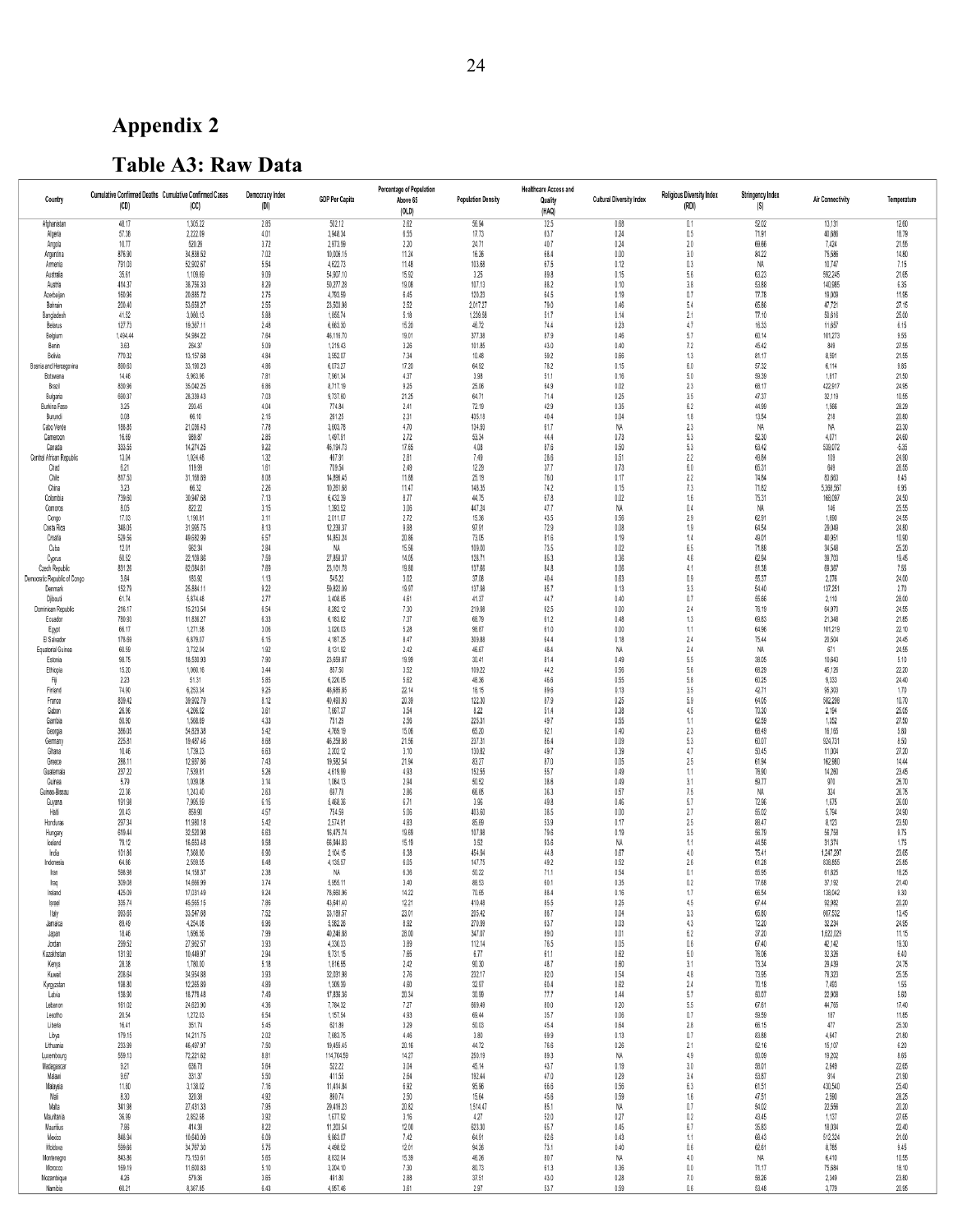| Table A3: Raw Data – Continued |  |
|--------------------------------|--|
|--------------------------------|--|

|                          |          |                                                                |                         |                       | Percentage of Population |                           | <b>Healthcare Access and</b> |                                 |                                           |                                |                         |             |
|--------------------------|----------|----------------------------------------------------------------|-------------------------|-----------------------|--------------------------|---------------------------|------------------------------|---------------------------------|-------------------------------------------|--------------------------------|-------------------------|-------------|
| Country                  | (CD)     | Cumulative Confirmed Deaths Cumulative Confirmed Cases<br>(CC) | Democracy Index<br>(DI) | <b>GDP Per Capita</b> | Above 65<br>(OLD)        | <b>Population Density</b> | Quality<br>(HAQ)             | <b>Cultural Diversity Index</b> | <b>Religious Diversity Index</b><br>(RDI) | <b>Stringency Index</b><br>(S) | <b>Air Connectivity</b> | Temperature |
| Nepal                    | 54.71    | 8,827.32                                                       | 5.28                    | 1,071.05              | 5.78                     | 195.94                    | 50.8                         | 0.54                            | 3.8                                       | 77.90                          | 29,854                  | 8.10        |
| Netherlands              | 564.58   | 44,064.41                                                      | 9.01                    | 52,447.83             | 19.61                    | 511.48                    | 89.5                         | 0.08                            | 6.4                                       | 57.37                          | 249,411                 | 9.25        |
| New Zealand              | 5.18     | 441.29                                                         | 9.26                    | 42,084.35             | 15.99                    | 18.39                     | 86.2                         | 0.36                            | 6.2                                       | 41.79                          | 100,126                 | 10.55       |
| Nicaragua                | 24.30    | 904.36                                                         | 3.55                    | 1,912.90              | 5.46                     | 53.73                     | 64.3                         | 0.10                            | 2.8                                       | 15.00                          | 2,877                   | 24.90       |
| Niger                    | 3.18     | 124.14                                                         | 3.29                    | 554.60                | 2.60                     | 17.72                     | 41.0                         | 0.60                            | 0.4                                       | 28.44                          | 1,386                   | 27.15       |
| Nigeria                  | 5.72     | 401.41                                                         | 4.12                    | 2,229.86              | 2.74                     | 215.06                    | 51.3                         | 0.66                            | 5.9                                       | 64.00                          | 29,753                  | 26.80       |
|                          | 5.72     | NA                                                             | 1.08                    | NA                    | 9.26                     | 212.19                    | 62.3                         | 0.00                            | 5.3                                       | NA                             | 1,087                   | 5.70        |
| North Korea              |          |                                                                |                         |                       |                          |                           |                              |                                 | 3.1                                       |                                |                         |             |
| Norway                   | 65.30    | 8.530.89                                                       | 9.87                    | 75,419.63             | 17.27                    | 14.55                     | 90.5                         | 0.10                            |                                           | 48.01                          | 150,173                 | 1.50        |
| Oman                     | 282.77   | 25,122.28                                                      | 3.06                    | 15,474.03             | 2.45                     | 15.60                     | 77.1                         | 0.40                            | 2.9                                       | 74.14                          | 77,065                  | 25.60       |
| Pakistan                 | 37.85    | 2,125.39                                                       | 4.25                    | 1,284.70              | 4.32                     | 275.29                    | 43.1                         | 0.29                            | 0.8                                       | 64.16                          | 87,337                  | 21.00       |
| Panama                   | 735.38   | 52,531.21                                                      | 7.05                    | 15,731.02             | 8.31                     | 56.19                     | 64.4                         | 0.17                            | 1.5                                       | 75.90                          | 45,631                  | 25.40       |
| Papua New Guinea         | 0.78     | 87.18                                                          | 6.03                    | 2,845.18              | 3.51                     | 19.00                     | 38.6                         | N/A                             | 0.2                                       | 50.80                          | 3,333                   | 25.25       |
| Paraguay                 | 256.99   | 14,565.38                                                      | 6.24                    | 5,414.80              | 6.62                     | 17.51                     | 60.4                         | 0.04                            | 0.7                                       | 76.68                          | 4,273                   | 23.55       |
| Peru                     | 1.098.85 | 30.449.68                                                      | 6.60                    | 6,977.70              | 8.39                     | 24.99                     | 69.6                         | 0.51                            | 1.0                                       | 80.83                          | 83.192                  | 20.60       |
| Philippines              | 78.06    | 4.267.17                                                       | 6.64                    | 3.485.08              | 5.31                     | 357.69                    | 52.0                         | 0.12                            | 1.6                                       | 77.49                          | 348,092                 | 25.85       |
| Poland                   | 530.80   | 33,003.73                                                      | 6.62                    | 15,595.23             | 18.12                    | 124.02                    | 79.6                         | 0.04                            | 1.2                                       | 54.71                          | 120,933                 | 7.85        |
| Portugal                 | 486.73   | 38,422.40                                                      | 8.03                    | 23,145.04             | 22.36                    | 112.26                    | 84.5                         | 0.04                            | 1.4                                       | 66.71                          | 179,542                 | 15.15       |
| Qatar                    | 82.96    | 49,542.18                                                      | 3.19                    | 64,781.73             | 1.52                     | 239.59                    | 85.2                         | NA                              | 5.7                                       | 72.13                          | 161,805                 | 27.15       |
| Romania                  | 640.41   | 31,831.95                                                      | 6.49                    | 12,919.53             | 18.79                    | 84.63                     | 74.4                         | 0.27                            | 0.1                                       | 57.86                          | 60,999                  | 8.80        |
| Russia                   | 298.74   | 20.305.62                                                      | 3.11                    | 11,585.00             | 15.09                    | 8.82                      | 71.7                         | 0.31                            | 4.9                                       | 60.57                          | 438,477                 | $-5.10$     |
| Rwanda                   | 3.94     | 597.81                                                         | 3.16                    | 801.66                | 3.03                     | 498.66                    | 47.8                         | 0.00                            | 1.4                                       | 70.60                          | 3,272                   | 18.85       |
|                          |          |                                                                |                         |                       |                          |                           |                              |                                 |                                           |                                |                         |             |
| Saudi Arabia             | 171.34   | 10,395.37                                                      | 1.93                    | 23,139.80             | 3.41                     | 15.68                     | 79.4                         | 0.41                            | 1.5                                       | 66.55                          | 323,732                 | 24.65       |
| Senegal                  | 20.19    | 1.097.05                                                       | 5.81                    | 1,446.83              | 3.10                     | 82.35                     | 44.4                         | 0.40                            | 0.8                                       | 48.76                          | 8,865                   | 27.85       |
| Serbia                   | 279.88   | 47.051.58                                                      | 6.41                    | 7.402.35              | 18.74                    | 79.84                     | 75.4                         | NA                              | 1.6                                       | 58.36                          | 28,875                  | 10.55       |
| Sierra Leone             | 9.28     | 319.54                                                         | 4.86                    | 504.46                | 2.95                     | 105.99                    | 41.3                         | 0.53                            | 4.0                                       | 42.79                          | 161                     | 26.05       |
| Singapore                | 4.96     | 10.000.95                                                      | 6.02                    | 65,233.28             | 12.39                    | 7,953.00                  | 86.3                         | 0.39                            | 9.0                                       | 56.32                          | 353,748                 | 26.45       |
| Slovenia                 | 605.12   | 54,746.86                                                      | 7.50                    | 25,739.25             | 20.19                    | 102.96                    | 87.4                         | 0.17                            | 4.0                                       | 55.69                          | 7,688                   | 8.90        |
| South Africa             | 374.41   | 16,580.35                                                      | 7.24                    | 6,001.40              | 5.42                     | 47.63                     | 52.0                         | 0.53                            | 3.6                                       | 64.80                          | 113,147                 | 18.75       |
| South Korea              | 10.71    | 1,090.36                                                       | 8.00                    | 31,761.98             | 15.06                    | NA                        | 85.8                         | 0.00                            | 7.4                                       | 52.64                          | 500,951                 | 11.50       |
| Spain                    | 989.25   | 39,674.04                                                      | 8.29                    | 29,613.67             | 19.65                    | 93.68                     | 89.6                         | 0.26                            | 3.9                                       | 65.67                          | 793,379                 | 13.30       |
| Sri Lanka                | 6.40     | 1,857.82                                                       | 6.27                    | 3,853.08              | 10.84                    | 345.56                    | 72.8                         | 0.39                            | 5.6                                       | 53.99                          | 50,662                  | 26.95       |
| Sudan                    | 29.53    | 531.73                                                         | 2.70                    | 441.51                | 3.63                     | NA                        | 50.1                         | 0.70                            | 2.0                                       | 62.11                          | 12,301                  | 26.90       |
| Suriname                 | 199.44   | 10,023.29                                                      | 6.98                    | 6,854.91              | 7.02                     | 3.69                      | 56.7                         | NA                              | 7.6                                       | 70.74                          | 2.844                   | 25.70       |
| Sweden                   | 699.75   | 39,215.51                                                      | 9.39                    | 51,610.07             | 20.20                    | 24.98                     | 90.5                         | 0.19                            | 5.4                                       | 56.64                          | 143,064                 | 2.10        |
| Switzerland              | 558.31   | 49.476.13                                                      | 9.03                    | 81,993.73             | 18.84                    | 215.47                    | 91.8                         | 0.42                            | 3.7                                       | 49.48                          | 239,979                 | 5.50        |
| Syria                    | 25.54    | 618.32                                                         | 1.43                    | ΝA                    | 4.69                     | 92.07                     | 74.6                         | 0.23                            | 1.6                                       | 62.43                          | 583                     | 18.75       |
| Tajikistan               | 9.12     | 1,377.49                                                       | 1.93                    | 870.79                | 3.09                     | 65.57                     | 58.6                         | 0.49                            | 0.7                                       | 39.14                          | 4,286                   | 2.00        |
| Tanzania                 | 0.35     | 8.52                                                           | 5.16                    | 1,122.12              | 2.62                     | 63.58                     | 49.9                         | 0.56                            | 5.7                                       | 26.27                          | 12,931                  | 22.35       |
| Thailand                 | 0.86     | 86.25                                                          | 6.32                    | 7,808.19              | 12.41                    | 135.90                    | 70.8                         | 0.43                            | 1.5                                       | 54.91                          | 696,422                 | 26.30       |
|                          |          |                                                                |                         |                       |                          |                           |                              |                                 |                                           |                                |                         |             |
| Togo                     | 7.85     | 428.33                                                         | 3.30                    | 675.54                | 2.89                     | 145.05                    | 44.3                         | 0.60                            | 7.5                                       | 54.32                          | 1,437                   | 27.15       |
| Trinidad and Tobago      | 87.17    | 5.071.13                                                       | 7.16                    | 17,276.47             | 11.12                    | 270.93                    | 62.1                         | 0.38                            | 5.8                                       | 70.16                          | 7,545                   | 25.75       |
| Tunisia                  | 301.30   | 10,879.28                                                      | 6.72                    | 3,317.54              | 8.59                     | 74.44                     | 70.1                         | 0.03                            | 0.1                                       | 51.89                          | 32,695                  | 16.30       |
| Turkey                   | 176.67   | 25,115.94                                                      | 4.09                    | 9,042.49              | 8.73                     | 106.96                    | 76.2                         | 0.30                            | 0.4                                       | 62.43                          | 519,726                 | 9.90        |
| Uganda                   | 4.50     | 729.32                                                         | 5.02                    | 776.77                | 1.96                     | 213.06                    | 42.9                         | 0.65                            | 2.7                                       | 72.47                          | 7,574                   | 22.80       |
| Ukraine                  | 314.01   | 23,816.45                                                      | 5.90                    | 3,659.03              | 16.70                    | 77.03                     | 72.7                         | 0.26                            | 3.1                                       | 64.13                          | 72,988                  | 8.30        |
| United Arab Emirates     | 59.86    | 20,187.76                                                      | 2.76                    | 43,103.32             | 1.16                     | 135.61                    | 72.2                         | 0.65                            | 4,4                                       | 56.28                          | 421,965                 | 27.00       |
| United Kingdom           | 902.17   | 32,818.95                                                      | 8.52                    | 42,300.27             | 18.51                    | 274.71                    | 84.6                         | 0.18                            | 5.1                                       | 66.72                          | 916,314                 | 8.45        |
| United States of America | 842.31   | 56,665.29                                                      | 7.96                    | 65,118.36             | 16.21                    | 35.71                     | 81.3                         | 0.27                            | 4.1                                       | 66.35                          | 8.130,508               | 8.55        |
| Uruguay                  | 23.32    | 4,562.25                                                       | 8.38                    | 16,190.13             | 14.94                    | 19.71                     | 72.0                         | 0.00                            | 5.7                                       | 44.86                          | 7,136                   | 18.55       |
| Uzbekistan               | 18.26    | 2,287.72                                                       | 2.01                    | 1,724.84              | 4.60                     | 77.47                     | 62.3                         | 0.44                            | 0.7                                       | 60.51                          | 20,408                  | 12.05       |
| Venezuela                | 32.21    | 3,924.72                                                       | 2.88                    | NA                    | 7.61                     | 32.73                     | 64.7                         | 0.02                            | 2.2                                       | 80.98                          | 7,548                   | 25.35       |
| Vietnam                  | 0.36     | 14.78                                                          | 3.08                    | 2.715.28              | 7.55                     | 308.13                    | 66.3                         | 0.21                            | 7.7                                       | 64.45                          | 409,894                 | 24.45       |
| Yemen                    | 20.35    | 70.14                                                          | 1.95                    | NA                    | 2.90                     | 53.98                     | 49.6                         | 0.08                            | 0.2                                       | 36.21                          | NA                      | 23.85       |
| Zambia                   | 19.80    | 1.064.57                                                       | 5.09                    | 1,291.34              | 2.12                     | 23.34                     | 41.6                         | 0.19                            | 0.5                                       | 46.00                          | 4,773                   | 21.40       |
|                          |          |                                                                |                         |                       |                          |                           |                              |                                 | 27                                        |                                |                         |             |
| Zimbabwe                 | 19.58    | 866.59                                                         | 3.16                    | 1,463.99              | 2.98                     | 37.32                     | 48.7                         | 0.14                            |                                           | 72.36                          | 3,392                   | 21.00       |